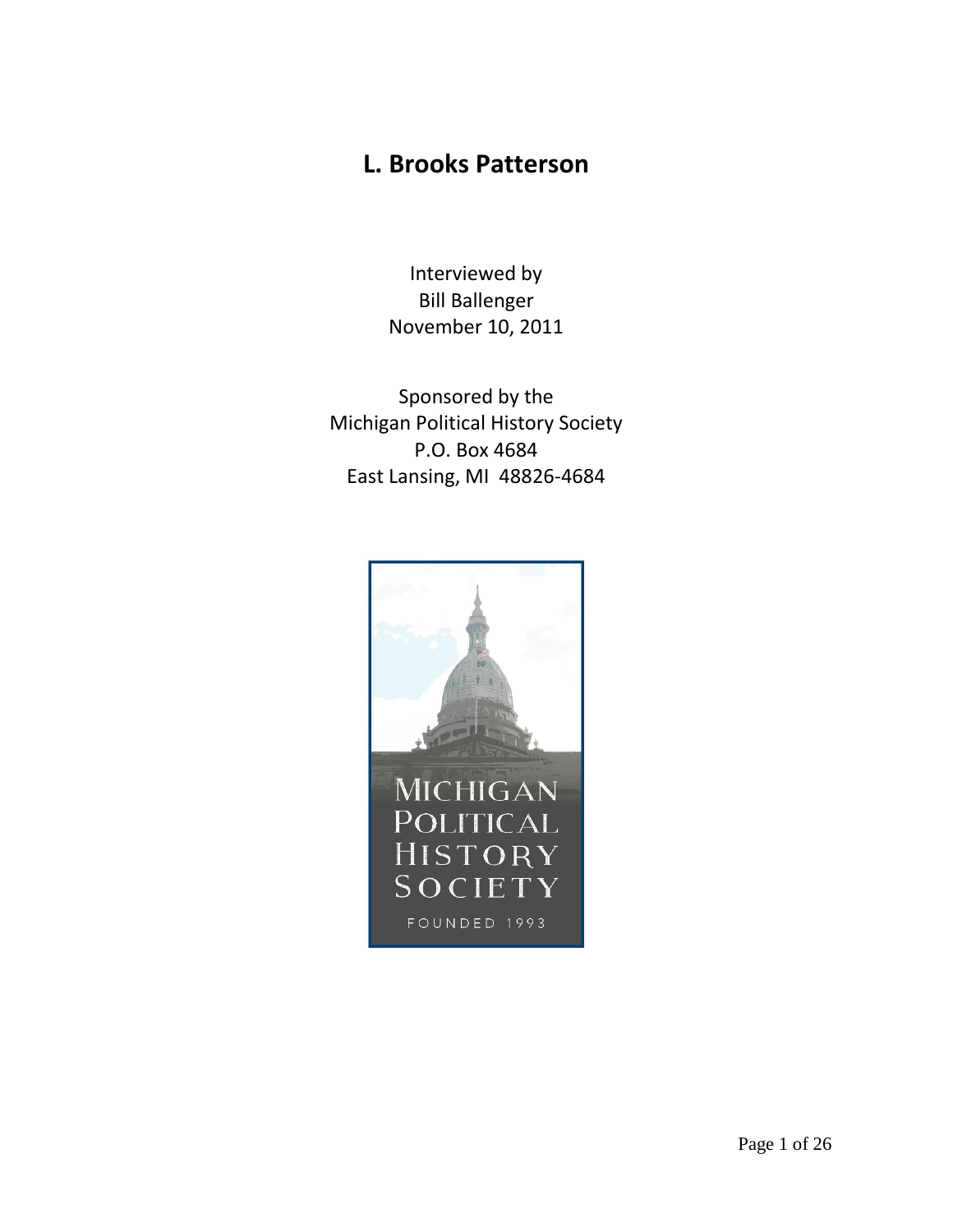| <b>Bill Ballenger:</b> | This interview is part of the James J. Blanchard Living Library of Michigan<br>Political History.                                                                                                                                                                                                                                                                                                                                                                                                                                                                                                                                                                                                                                                                                                                                                                                                                                                                                              |  |
|------------------------|------------------------------------------------------------------------------------------------------------------------------------------------------------------------------------------------------------------------------------------------------------------------------------------------------------------------------------------------------------------------------------------------------------------------------------------------------------------------------------------------------------------------------------------------------------------------------------------------------------------------------------------------------------------------------------------------------------------------------------------------------------------------------------------------------------------------------------------------------------------------------------------------------------------------------------------------------------------------------------------------|--|
| <b>Bill Ballenger:</b> | We're here today with Oakland County Executive and former prosecutor L.<br>Brooks Patterson. Mr. Patterson, thanks for being the guest of Michigan Political<br>History Society.                                                                                                                                                                                                                                                                                                                                                                                                                                                                                                                                                                                                                                                                                                                                                                                                               |  |
| L. Brooks Patte:       | Pleasure, Bill, pleasure.                                                                                                                                                                                                                                                                                                                                                                                                                                                                                                                                                                                                                                                                                                                                                                                                                                                                                                                                                                      |  |
| <b>Bill Ballenger:</b> | Let me ask you, you were born when?                                                                                                                                                                                                                                                                                                                                                                                                                                                                                                                                                                                                                                                                                                                                                                                                                                                                                                                                                            |  |
| L. Brooks Patte:       | Four of 1939 in the city of Detroit.                                                                                                                                                                                                                                                                                                                                                                                                                                                                                                                                                                                                                                                                                                                                                                                                                                                                                                                                                           |  |
| <b>Bill Ballenger:</b> | And how did you go up through grade school, high school, what have you?                                                                                                                                                                                                                                                                                                                                                                                                                                                                                                                                                                                                                                                                                                                                                                                                                                                                                                                        |  |
| L. Brooks Patte:       | Well, I was living in Detroit, went to grade school at a public school called Cook<br>School, Puritan and Greenville I think it was. And after that I left the public<br>system and went on down to the U of D High School, a Jesuit Institution. Left<br>that in '57 and went to college at U of D. I graduated from U of D in '61. I taught<br>school for a year at Catholic Central with the goal in mind of having my summers<br>free so I could write the great American novel. And so that's why I really wanted<br>time off. When I finished that first year of teaching I realized that even going in<br>the Army would be easier than trying to teach sophomores how to conjugate<br>the verb to be. So I left to join the Army for a couple years. Then came home,<br>there's a long story about how I ended up going to law school but it's a good<br>story. Graduated from law school in '67 and the rest is history. I went to work at<br>the Oakland County Prosecutor's office. |  |
| <b>Bill Ballenger:</b> | What about your family life growing up, your father, mother>                                                                                                                                                                                                                                                                                                                                                                                                                                                                                                                                                                                                                                                                                                                                                                                                                                                                                                                                   |  |
| L. Brooks Patte:       | Mom and Dad had both immigrated from a small town in Indiana called<br>Loogootee. Came up here and they raised three children here, my twin brother<br>and my sister who's older and myself. Both Mom and Dad are now deceased,<br>and I lost my twin brother back in '07, so it's my sister and I who are carrying on<br>the family traditions.                                                                                                                                                                                                                                                                                                                                                                                                                                                                                                                                                                                                                                               |  |
| <b>Bill Ballenger:</b> | 1967, you're an assistant county prosecutor. Tom Plunckett, a Democrat, is in<br>the office. He was elected prosecutor the next year. How do you remember that<br>particular time and what happened then?                                                                                                                                                                                                                                                                                                                                                                                                                                                                                                                                                                                                                                                                                                                                                                                      |  |
| L. Brooks Patte:       | Yeah, I had left law school and went to join a small firm. I told Mom and Dad,<br>"I'm getting out of Detroit. Too much traffic." So I went to a small town and I<br>looked for a small town environment, and I joined a small firm on a two-lane<br>street called Big Beaver in Troy. So much for my small town atmosphere. Those<br>guys in the firm had been in the prosecutor's office so they facilitated me an<br>appointment with Tom Plunckett who was the chief assistant in those days. And                                                                                                                                                                                                                                                                                                                                                                                                                                                                                          |  |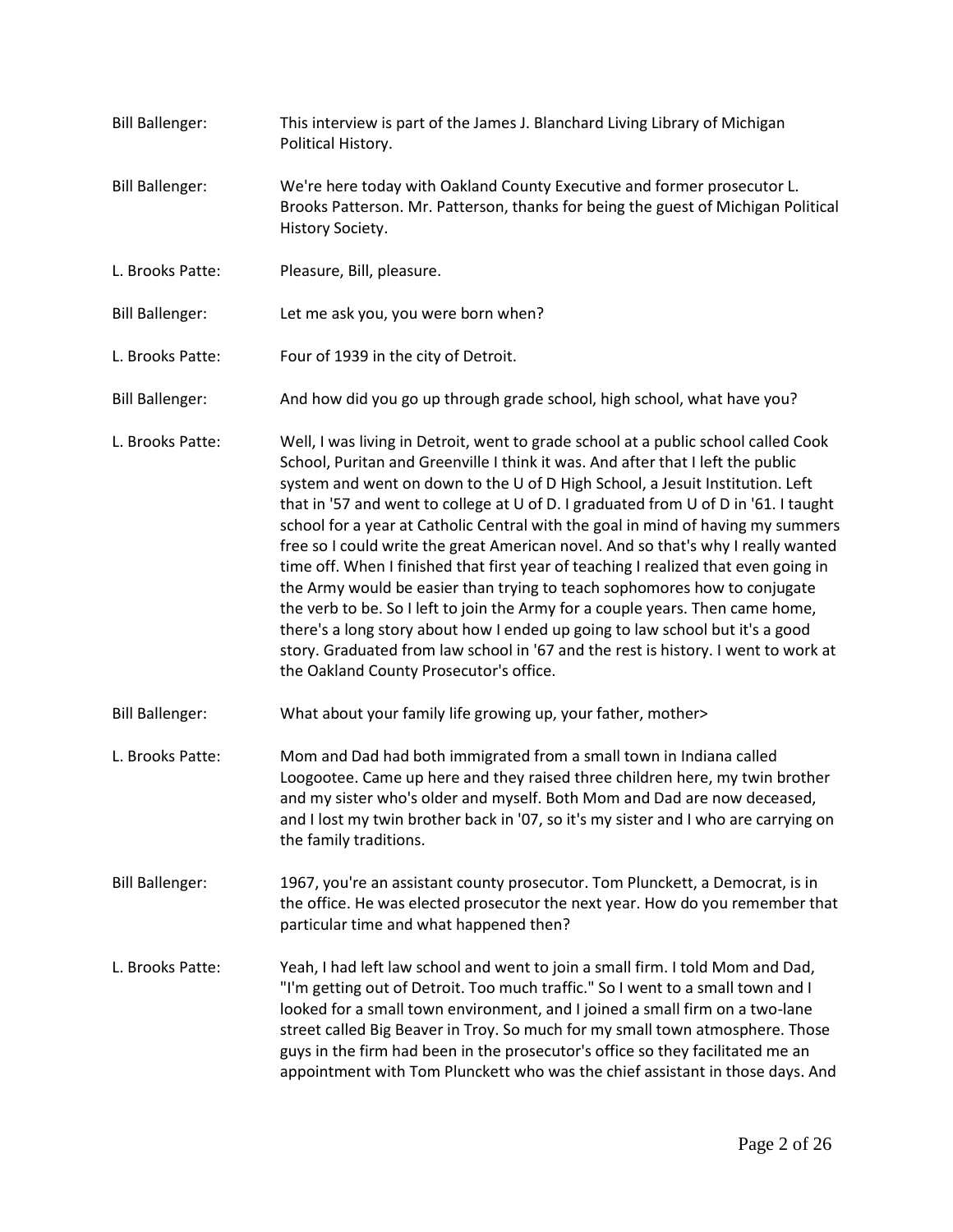I went to work for Tom, then he moved up to the elected position in the next election.

- Bill Ballenger: Okay, so he was elected in '68.
- L. Brooks Patte: That'd be right.

Bill Ballenger: And so you were on staff there and then what, did Tom get a little nervous that you might-

- L. Brooks Patte: I think so. I was promoted very quickly through the ranks. I never lost a case when I was a prosecutor. I became the first senior trial lawyer in that office, which meant I was cherry picking the best cases, the high profile cases. And I was starting to make a name for myself and I think Tom got a little nervous. He's a Democrat, I'm Republican.
- Bill Ballenger: Were you active as a Republican at that time?
- L. Brooks Patte: No, not really. I think I was a volunteer. I wasn't even a precinct delegate, but my Republican leanings were known in the office. In fact, there was only two of us, me and another guy named Alex McGary. So I think at some point in time Tom got a little spooked and brought me in. Again, never lost a trial for him. And he said, "I'm gonna let you go." And I said, "For what? Obviously it's not my performance." And he said, "No, you criticized a judge," which I did, Judge Beer. "And that violates policy." So I said, "Show me the policy?" Well, there wasn't one of course. "I'm not gonna show you. Sign here." I said no, so he fired me.
- Bill Ballenger: At that point, were you inspired to run against him or had you already made up your mind that you were maybe gonna do it?
- L. Brooks Patte: I told him on the way out after he fired me, I said, "Well, you can fire me, I'm an at-will appointee. But I'm gonna call a news conference tomorrow announcing I'm running against you." And I did and some intervening things happened which took my name ID from nowhere. Now, Tom's an elected official with a grand jury and he's handing out indictments politically and timing it, I'm down here. But I had a case that took me into the front page of the paper and on television with Cronkite.
- Bill Ballenger: And that was busing?
- L. Brooks Patte: That was the busing case.

Bill Ballenger: Okay. Well tell us a little more about the busing case.

L. Brooks Patte: When I was a prosecutor, a woman came in, she had what I considered to be an obscene magazine. In those days we didn't have a warrants division, so anybody could come in, sort of shop, go down the hall. And she'd been told no, no, no.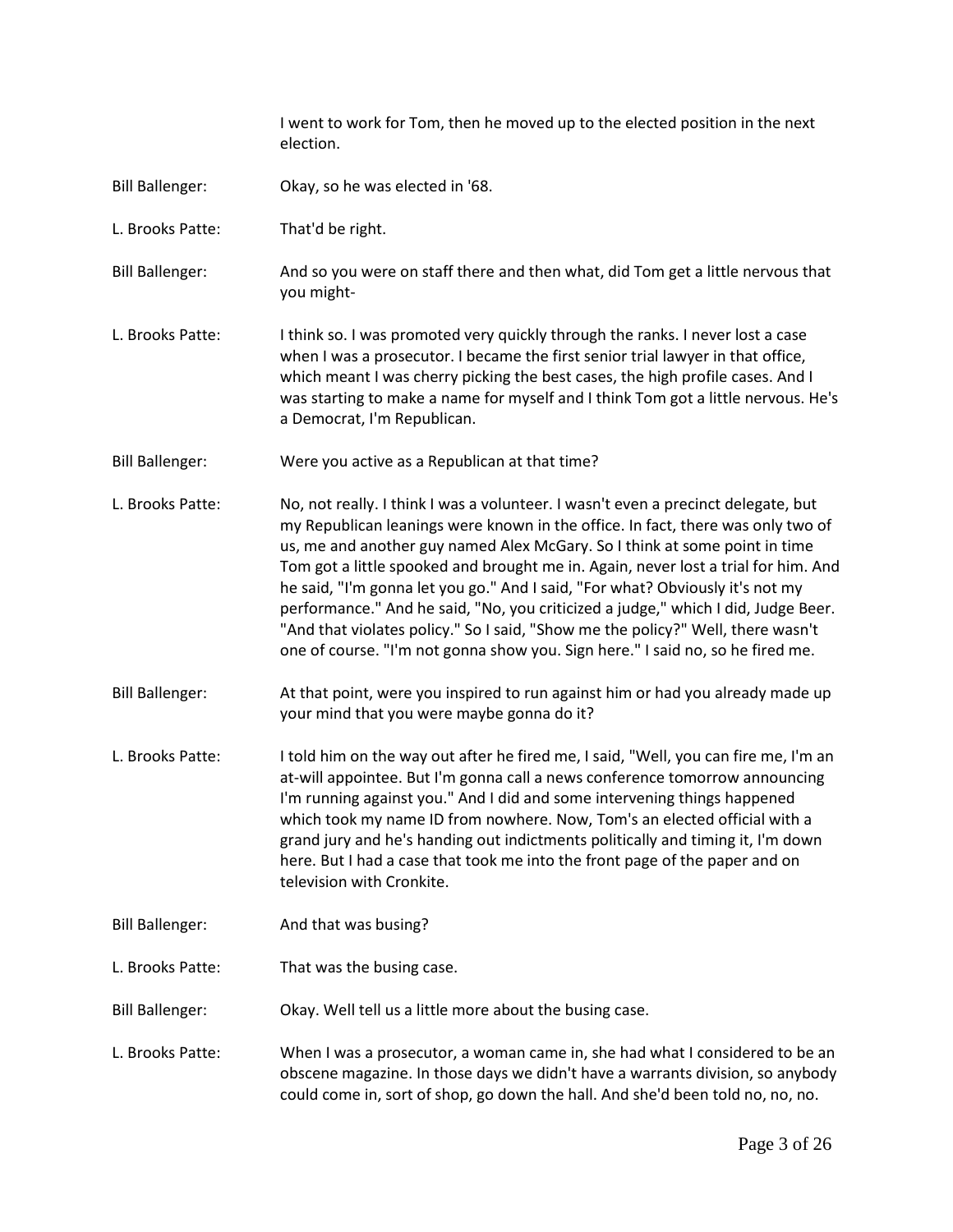|                        | She came to my office and I said, "Hell yeah that's obscene." And so I wrote the<br>warrant charging the sale of an obscene magazine to a minor, this lady's<br>daughter was 14 or 15 at the time. And went to trial and got a conviction. Well,<br>when I was fired, that lady looked me up because she appreciated the fact that I<br>helped her out. That lady's name was Irene McCabe. And when she came to<br>meet me, I don't remember Irene from that situation, but she came to me and<br>she said, "I'd like to have you represent my homeowners group." Homeowners?<br>Well, they have accidents, they fall down stairs, they get divorced, they get hit<br>by trains, this is great. I got built in clientele because I was now out on my own.                                                                                                                                                                                                                                                                                                                           |
|------------------------|-------------------------------------------------------------------------------------------------------------------------------------------------------------------------------------------------------------------------------------------------------------------------------------------------------------------------------------------------------------------------------------------------------------------------------------------------------------------------------------------------------------------------------------------------------------------------------------------------------------------------------------------------------------------------------------------------------------------------------------------------------------------------------------------------------------------------------------------------------------------------------------------------------------------------------------------------------------------------------------------------------------------------------------------------------------------------------------|
| L. Brooks Patte:       | So we met, and the homeowners group turned out to be the North Side Action<br>Group, which was the north side of Pontiac, who was fighting the intra-city<br>busing order of Damon Keith. And about six months later, the judge, I think it<br>was Stephen Roth, decided it was such a good thing for Pontiac, let's do the tri-<br>county area. And that's when it hit the fan and everybody was upset for a lot of<br>valid reasons and I was the only lawyer out there who take that first case. So<br>that's when the name ID started spiking up and Tom couldn't control it.                                                                                                                                                                                                                                                                                                                                                                                                                                                                                                   |
| <b>Bill Ballenger:</b> | Irene McCabe, Irish name, but she was Greek wasn't she?                                                                                                                                                                                                                                                                                                                                                                                                                                                                                                                                                                                                                                                                                                                                                                                                                                                                                                                                                                                                                             |
| L. Brooks Patte:       | Oh, she was Greek yeah.                                                                                                                                                                                                                                                                                                                                                                                                                                                                                                                                                                                                                                                                                                                                                                                                                                                                                                                                                                                                                                                             |
| <b>Bill Ballenger:</b> | And was she a real true grassroots activist?                                                                                                                                                                                                                                                                                                                                                                                                                                                                                                                                                                                                                                                                                                                                                                                                                                                                                                                                                                                                                                        |
| L. Brooks Patte:       | Yes, she was. On this issue.                                                                                                                                                                                                                                                                                                                                                                                                                                                                                                                                                                                                                                                                                                                                                                                                                                                                                                                                                                                                                                                        |
| <b>Bill Ballenger:</b> | She didn't really have a partisan ax to grind.                                                                                                                                                                                                                                                                                                                                                                                                                                                                                                                                                                                                                                                                                                                                                                                                                                                                                                                                                                                                                                      |
| L. Brooks Patte:       | I think she might have had some other issues like she was fighting pornography<br>that kind of stuff with the daughter. But this one took her basically to headline<br>status. We were starting to fade so I came up with this idea, "Irene, I think it's<br>time you walk to Washington." It was about a 47-day walk. And I walked from<br>here to Pontiac down to Square Lake and then when the cameras left I left and<br>flew into Washington 45 days later and joined her as she came over the<br>Washington Bridge. But, she was a gamer. She worked hard and she was a good<br>spokesman and she really kept the pot stirred. Because we were trying to get a<br>constitutional amendment through Congress. And we had to file a discharge<br>petition. And I think the leader of the House at the time, a congressman named<br>Gerry Ford who signed it. So we were getting momentum. Then eventually it all<br>got caught up in court decisions. And after I had left and after the movement<br>had been in court for a number of years, the anti-busing forces prevailed. |
| <b>Bill Ballenger:</b> | When you ran in '72 against Plunckett for prosecutor, Richard Nixon was on top<br>of the ballot running for re-election as president against George McGovern. Was<br>that as big or bigger a factor in your knocking off Plunckett or do you think you<br>probably would have beaten him anyway based on all the busing stuff?                                                                                                                                                                                                                                                                                                                                                                                                                                                                                                                                                                                                                                                                                                                                                      |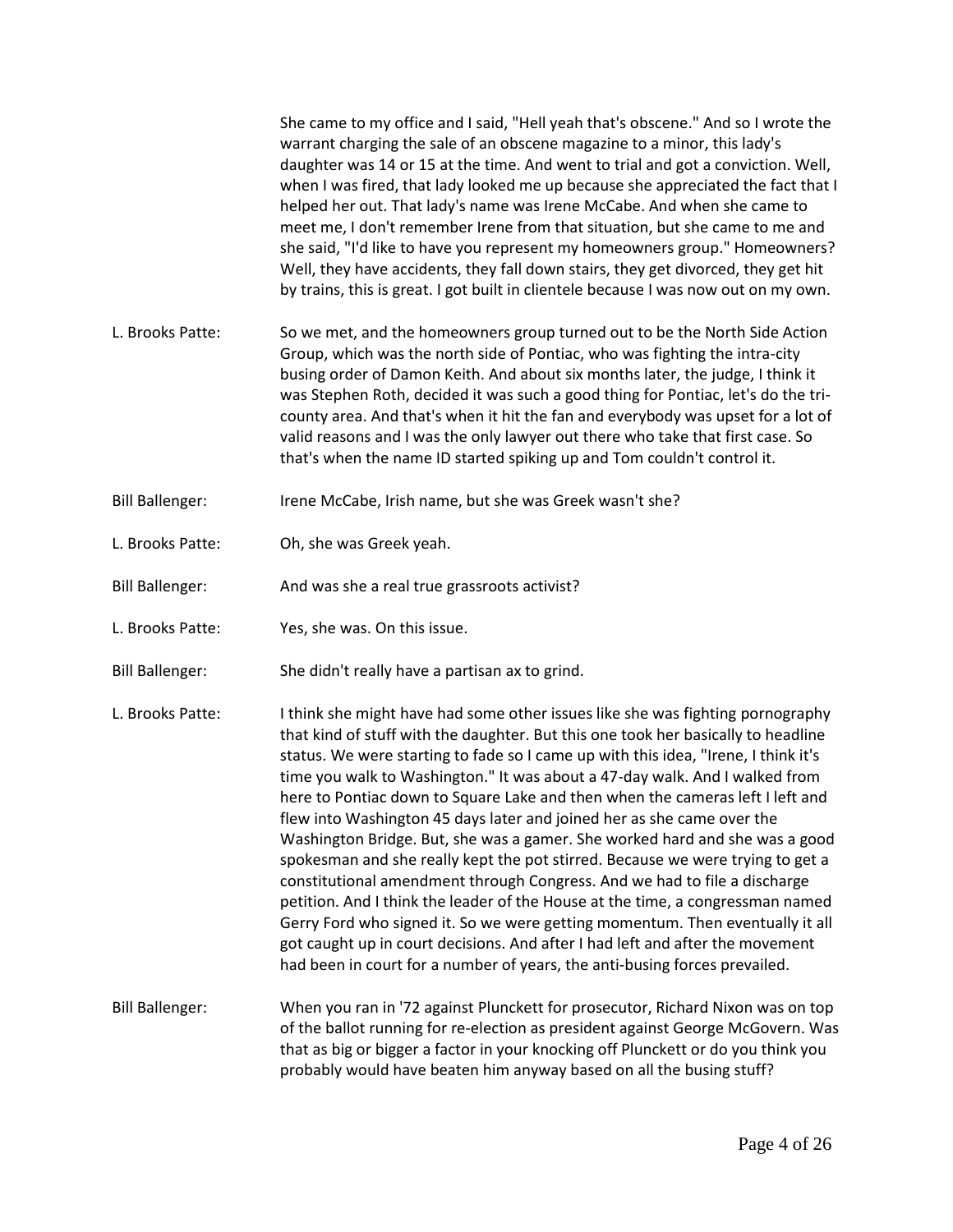| L. Brooks Patte:       | Well, busing was a huge factor. It made my name not a household word but<br>certainly identified me. You're right, Nixon I think swept 49 states that election.<br>If you remember November 2nd back in 1972, it rained all day. It's a blessing for<br>Republican candidates. And still in those days it was a Republican county. So I'm<br>running as a Republican in a Republican county with a strong ticket at the top,<br>rain kept a lot of people home, and I had a good case that the people got to<br>know me. All those factors allowed me to beat the incumbent by about 10,000<br>votes. It was 51-49.                                                                                                                                                                                                                                                                                                                                                                                 |
|------------------------|-----------------------------------------------------------------------------------------------------------------------------------------------------------------------------------------------------------------------------------------------------------------------------------------------------------------------------------------------------------------------------------------------------------------------------------------------------------------------------------------------------------------------------------------------------------------------------------------------------------------------------------------------------------------------------------------------------------------------------------------------------------------------------------------------------------------------------------------------------------------------------------------------------------------------------------------------------------------------------------------------------|
| <b>Bill Ballenger:</b> | The busing thing, did that play out into your prosecutorial reign but you were<br>kind of not concerned with that anymore because as you say it was all caught up<br>in the courts?                                                                                                                                                                                                                                                                                                                                                                                                                                                                                                                                                                                                                                                                                                                                                                                                                 |
| L. Brooks Patte:       | That's right, it was in the courts and after I got elected prosecutor, I wasn't going<br>to represent, nor could I represent, the North Side, then it had become the<br>national action group. So we parted friends. But there was never any reason for<br>me to get back involved with the busing movement. It sort of, like I say, wound<br>its way through the courts.                                                                                                                                                                                                                                                                                                                                                                                                                                                                                                                                                                                                                           |
| <b>Bill Ballenger:</b> | A lot of people thought Irene McCabe might have a political future but I don't<br>think she ever ran for anything, did she?                                                                                                                                                                                                                                                                                                                                                                                                                                                                                                                                                                                                                                                                                                                                                                                                                                                                         |
| L. Brooks Patte:       | You know, I think she ran, I think, for county commissioner in the Pontiac area.<br>And I think she was defeated because she was running as a Republican in<br>Pontiac and it was a tough race.                                                                                                                                                                                                                                                                                                                                                                                                                                                                                                                                                                                                                                                                                                                                                                                                     |
| <b>Bill Ballenger:</b> | Once you became prosecutor, what were some of your biggest cases?                                                                                                                                                                                                                                                                                                                                                                                                                                                                                                                                                                                                                                                                                                                                                                                                                                                                                                                                   |
| L. Brooks Patte:       | Well, the biggest ones that I tried or the biggest ones that were in the County<br>are two different ones. I tried and convicted the two young men that kidnapped<br>Bob Stimple's boy, a couple of young kids from Ypsilanti, eastern Michigan I<br>believe. They didn't have a misdemeanor. On a lark they grab Tim Stimple, held<br>him in a trunk for three days, and it worked out all right. We gave the \$50,000.<br>Interesting thing, Bill, it was in Bloomfield Township. I went down to the police<br>station, I was prosecutor. There were more security officers from GM than there<br>were police officers. They have an army. And we said, "We need \$50,000 for the<br>ransom." Boom, within two hours there's \$50,000 marked bills with the dye on<br>them. And it was just incredible what goes on behind the scenes of these big<br>corporations. But anyway, it turned out they got the money, they released him,<br>we caught them the next day. That was a good case to try. |
| L. Brooks Patte:       | The ones that still sort of bother me was on my watch, Jim Hoffa was kidnapped<br>in Oakland County at their at the Red Fox in I think it was Bloomfield. And then<br>of course in the mid-'70s, '76, '77, with the four children in Oakland County who<br>were kidnapped and killed.                                                                                                                                                                                                                                                                                                                                                                                                                                                                                                                                                                                                                                                                                                               |
| <b>Bill Ballenger:</b> | The blue AMC Gremlin, child killer.                                                                                                                                                                                                                                                                                                                                                                                                                                                                                                                                                                                                                                                                                                                                                                                                                                                                                                                                                                 |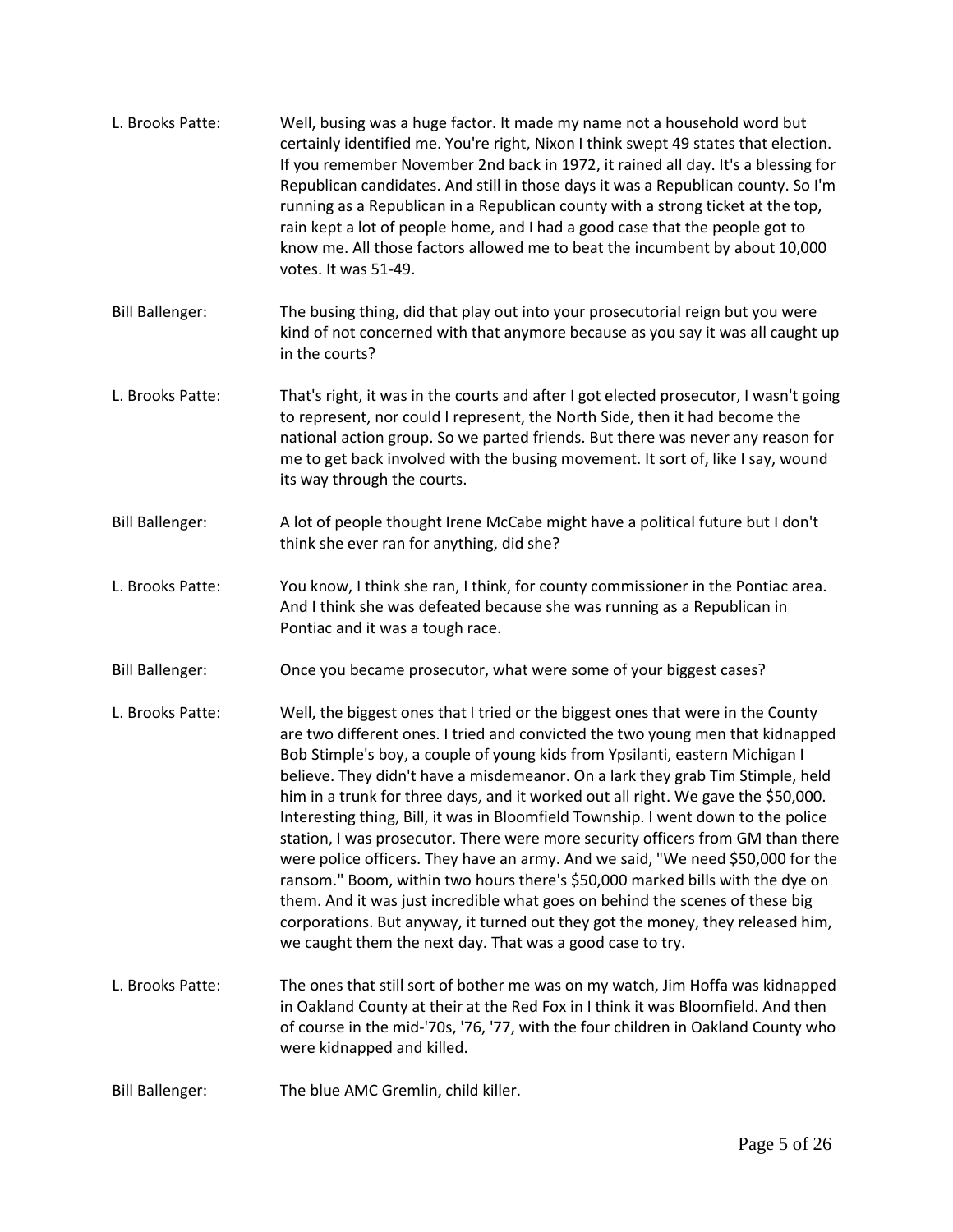| L. Brooks Patte:       | Well, I always thought that was a red herring. But the four kids were kidnapped<br>and murdered. But they weren't murdered, they were alive for a week or 10<br>days. Somehow this kidnapper had a way to stash them and then kill them after<br>he had his with them. That was a terrorizing era in Oakland County. Every<br>mother walked their child to school and was there to pick them up. It was sort<br>of a mental and physical lockdown in this county. And that crime was never<br>solved.                                                                                                                                                                                                                                                                                                                                                                                       |
|------------------------|---------------------------------------------------------------------------------------------------------------------------------------------------------------------------------------------------------------------------------------------------------------------------------------------------------------------------------------------------------------------------------------------------------------------------------------------------------------------------------------------------------------------------------------------------------------------------------------------------------------------------------------------------------------------------------------------------------------------------------------------------------------------------------------------------------------------------------------------------------------------------------------------|
| <b>Bill Ballenger:</b> | It was never solved. Do you have any theories about what could have<br>happened?                                                                                                                                                                                                                                                                                                                                                                                                                                                                                                                                                                                                                                                                                                                                                                                                            |
| L. Brooks Patte:       | I've got a lot of theories but nothing that's worth what you paid for them. I think<br>whoever was doing it could have been some young man that the parents said,<br>"All right, rather than report him to the police, let's put him in an institution.<br>The public's protected and yet he's gonna get better care." Maybe he was killed<br>in another incident, maybe locked up in another state. We checked out all those<br>theories. That blue Gremlin you mentioned, some woman recalled seeing a blue<br>Gremlin in a parking lot near the drugstore where Timmy King was kidnapped.<br>So we spent months chasing blue Gremlins, and I think it was a red herring.                                                                                                                                                                                                                 |
| <b>Bill Ballenger:</b> | What about no plea bargains? Was that part of your campaign?                                                                                                                                                                                                                                                                                                                                                                                                                                                                                                                                                                                                                                                                                                                                                                                                                                |
| L. Brooks Patte:       | Yes it was.                                                                                                                                                                                                                                                                                                                                                                                                                                                                                                                                                                                                                                                                                                                                                                                                                                                                                 |
| <b>Bill Ballenger:</b> | In '72 and onward through the '70s?                                                                                                                                                                                                                                                                                                                                                                                                                                                                                                                                                                                                                                                                                                                                                                                                                                                         |
| L. Brooks Patte:       | Yep. I ran against Plunckett. And Tom was a fairly liberal Democrat who did not<br>like the penalties associated with possession of drugs. If you're in possession of<br>drugs or if you sold drugs, that's even worse, you have a 20-year minimum.<br>Well, I checked two departments, the Pontiac police department and the<br>narcotic enforcement team, and I checked 300 arrests for sale of drugs. Every<br>one got a deal, plea bargain, because Tom didn't want to invoke the penalty. So<br>that was the theme of my campaign. Elect me as prosecutor, I'll be tough, I<br>won't plea bargain with drug pushers. I got elected, plea bargain ended with<br>drug pushers. It worked. People said, "Oh, you're gonna back up the courts." It<br>didn't. In fact it actually accelerated because people knew there was no plea<br>coming so we dealt with it on the first court date. |
| L. Brooks Patte:       | So then I went to armed robberies. Then I went to B and Es because people are<br>defenseless in their home. And then we added people on probation of parole<br>because they already had a bite of the apple. So we continued every year to<br>expand the no pleas as far as I thought was reasonable. I'm guessing now 60,<br>70% of the criminal cases were in what we call a no plea policy.                                                                                                                                                                                                                                                                                                                                                                                                                                                                                              |
| <b>Bill Ballenger:</b> | So you were reelected in '76. Do you remember anything about that campaign?                                                                                                                                                                                                                                                                                                                                                                                                                                                                                                                                                                                                                                                                                                                                                                                                                 |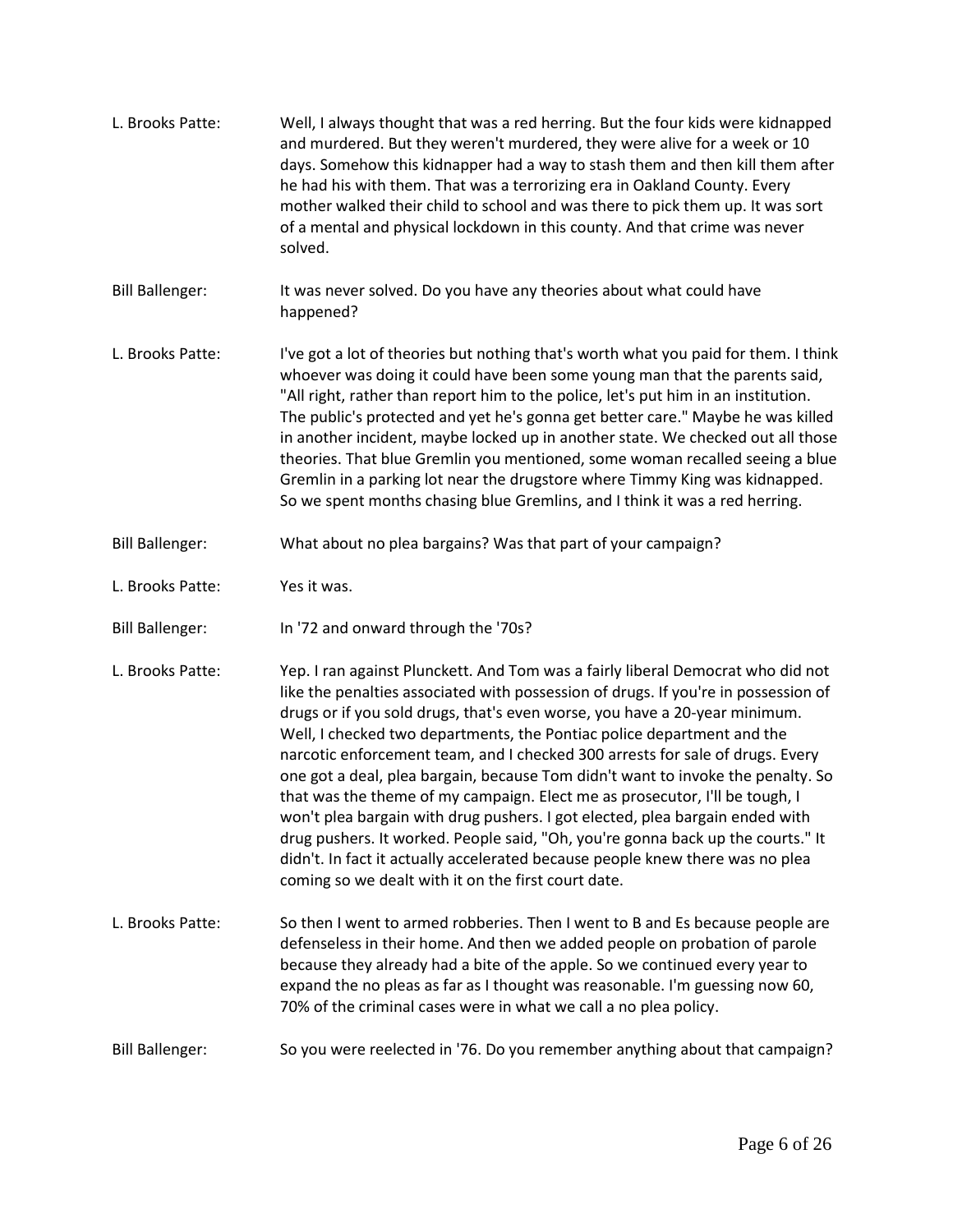| L. Brooks Patte:       | In '76, the guy who was a friend of Tom Plunckett's who had endorsed me for<br>the job, he was so upset that I beat his friend that he ran against me. That was<br>Tim Dynum. And Tim was a friend of mine and                                                                                                                                                                                                                                                                                                |  |
|------------------------|---------------------------------------------------------------------------------------------------------------------------------------------------------------------------------------------------------------------------------------------------------------------------------------------------------------------------------------------------------------------------------------------------------------------------------------------------------------------------------------------------------------|--|
| <b>Bill Ballenger:</b> | But you won that one fairly easily.                                                                                                                                                                                                                                                                                                                                                                                                                                                                           |  |
| L. Brooks Patte:       | Fairly easily, and then I've led the ticket ever since.                                                                                                                                                                                                                                                                                                                                                                                                                                                       |  |
| <b>Bill Ballenger:</b> | Now, '78 comes along and you decide you're gonna run for United States<br>Senate.                                                                                                                                                                                                                                                                                                                                                                                                                             |  |
| L. Brooks Patte:       | That's when Griffin gave it up.                                                                                                                                                                                                                                                                                                                                                                                                                                                                               |  |
| <b>Bill Ballenger:</b> | Very curious situation where Bob Griffin in '77 said, "I quit. I'm not gonna run<br>again."                                                                                                                                                                                                                                                                                                                                                                                                                   |  |
| L. Brooks Patte:       | "I can no longer be effective. It's time for a younger man." He just kept stabbing<br>himself.                                                                                                                                                                                                                                                                                                                                                                                                                |  |
| <b>Bill Ballenger:</b> | Right. And all these other people said, "Okay, we'll run to take his place,"<br>including you. But the others all backed out. But you said, "To heck with it."                                                                                                                                                                                                                                                                                                                                                |  |
| L. Brooks Patte:       | Well, what happened after about nine or 11 months, whatever it was, that's a<br>little foggy now, Griffin got back in.                                                                                                                                                                                                                                                                                                                                                                                        |  |
| <b>Bill Ballenger:</b> | I know.                                                                                                                                                                                                                                                                                                                                                                                                                                                                                                       |  |
| L. Brooks Patte:       | I'm sure at the insistence of Milliken. Got back in and so the other candidates<br>were all good guys, George Roche and some of the other fellows around town,<br>they dropped out. And I said, "This is crap. I'm not getting out of this race." And<br>so it was me against Griffin. Well, he's a former Senate majority leader, what<br>were my chances? But that was more I think on stubbornness on my part<br>because I wasn't gonna be that easily pushed around by the powers behind<br>closed doors. |  |
| <b>Bill Ballenger:</b> | Okay, now I think, if I'm not mistaken, that Bob polished you off pretty easily in<br>the primary.                                                                                                                                                                                                                                                                                                                                                                                                            |  |
| L. Brooks Patte:       | Well, not so bad. It was like 60-40. I think it should have been a whole lot worse<br>than that. I'm an upstart prosecutor going statewide against a former Senate<br>majority leader and he can only beat me by 20 points, I thought it was<br>respectable.                                                                                                                                                                                                                                                  |  |
| <b>Bill Ballenger:</b> | But a lot of what you said against him was actually used by Carl Levin in the fall.                                                                                                                                                                                                                                                                                                                                                                                                                           |  |
| L. Brooks Patte:       | Exactly. I ran around and I had 50 people go around the state to the 50 biggest<br>cities, and we'd sit on the corner and say, "If you can tell me what the number                                                                                                                                                                                                                                                                                                                                            |  |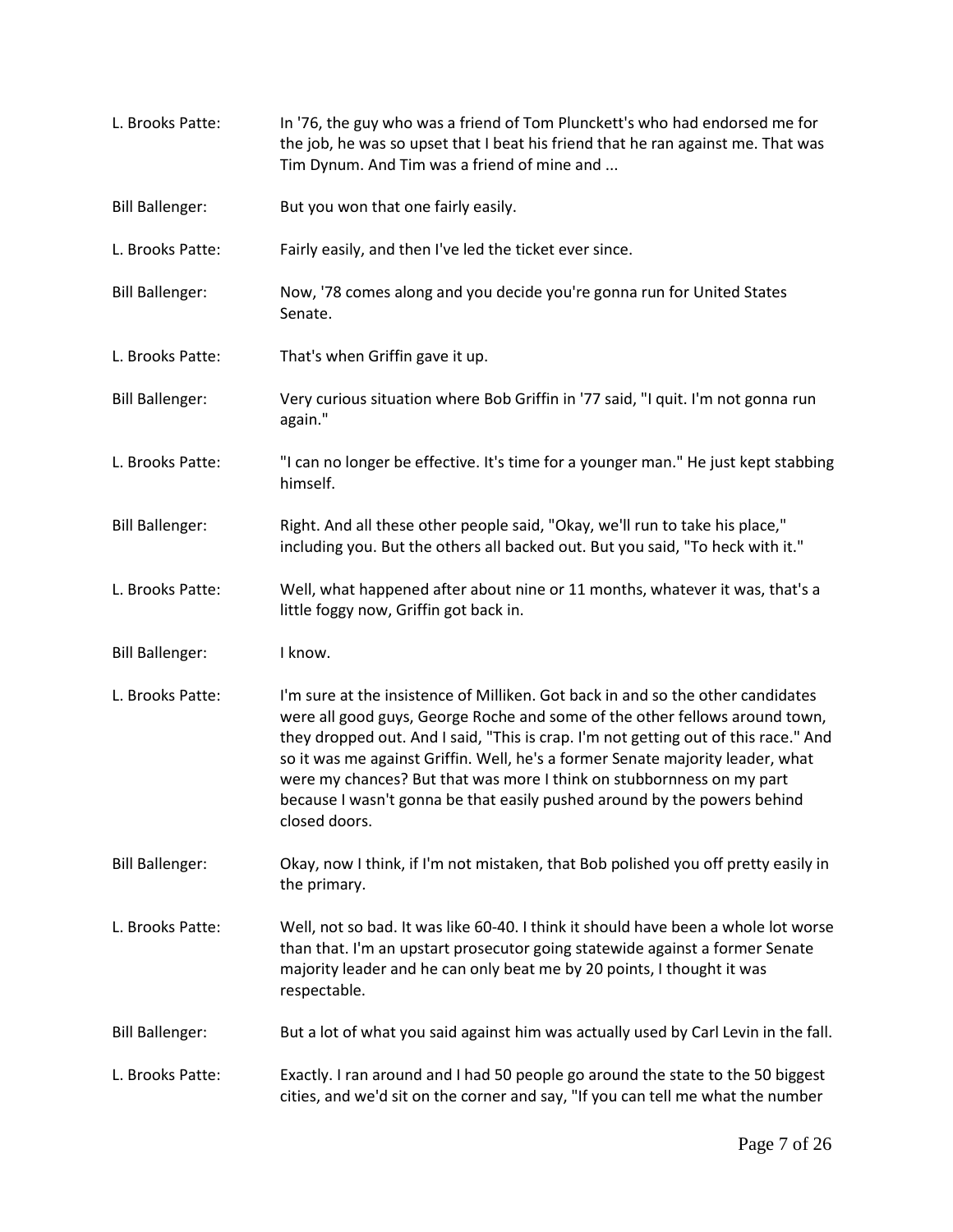|                        | 211 stands for we'll give you \$211." Well, I think it was a Carl Levin aide who<br>knew. Other than that nobody knew the answer. 211 was the number of role<br>call votes that Bob Griffin missed when he said he no longer was gonna be<br>involved, could be effective. He hated that.                                                                                                                                                                                                                                                                                              |
|------------------------|----------------------------------------------------------------------------------------------------------------------------------------------------------------------------------------------------------------------------------------------------------------------------------------------------------------------------------------------------------------------------------------------------------------------------------------------------------------------------------------------------------------------------------------------------------------------------------------|
| <b>Bill Ballenger:</b> | Well now, did you really want to be a US Senator? Were you getting a little<br>bored with being prosecutor at that time? You'd been prosecutor six years.                                                                                                                                                                                                                                                                                                                                                                                                                              |
| L. Brooks Patte:       | I always thought I had the talent to do something on a bigger stage. I still have<br>that feeling but I'm not going to try anymore. I told the audience, I was born in<br>'39 so what does that make me, 46.                                                                                                                                                                                                                                                                                                                                                                           |
| <b>Bill Ballenger:</b> | Well, you ran three times for statewide office in the space of four years and<br>you've never run since.                                                                                                                                                                                                                                                                                                                                                                                                                                                                               |
| L. Brooks Patte:       | Well, but the third one you can't count that one.                                                                                                                                                                                                                                                                                                                                                                                                                                                                                                                                      |
| <b>Bill Ballenger:</b> | Well, that was attorney general. They persuaded you.                                                                                                                                                                                                                                                                                                                                                                                                                                                                                                                                   |
| L. Brooks Patte:       | Oh yeah, Dick Headlee came to me.                                                                                                                                                                                                                                                                                                                                                                                                                                                                                                                                                      |
| <b>Bill Ballenger:</b> | We'll get to that in a minute. We'll get to that in a minute. But in '80, Reagan is<br>running against Carter and you're running for a third term as prosecutor, so<br>what happened then?                                                                                                                                                                                                                                                                                                                                                                                             |
| L. Brooks Patte:       | I won and Reagan won.                                                                                                                                                                                                                                                                                                                                                                                                                                                                                                                                                                  |
| <b>Bill Ballenger:</b> | Right. It's 1982, Governor Milliken is not running again after 14 years. And you<br>are running for governor. You had three major opponents, two really big ones,<br>Jim Brickley, Lieutenant Governor, and Dick Headlee.                                                                                                                                                                                                                                                                                                                                                              |
| L. Brooks Patte:       | Dick Headlee.                                                                                                                                                                                                                                                                                                                                                                                                                                                                                                                                                                          |
| <b>Bill Ballenger:</b> | And Jack Welbourne, the state senator from Kalamazoo. So what happened in<br>that race from your perspective?                                                                                                                                                                                                                                                                                                                                                                                                                                                                          |
| L. Brooks Patte:       | I did very well in the tri-county area where they knew me.                                                                                                                                                                                                                                                                                                                                                                                                                                                                                                                             |
| <b>Bill Ballenger:</b> | Absolutely. You won the big three counties. You won Wayne, Oakland, Macomb.                                                                                                                                                                                                                                                                                                                                                                                                                                                                                                            |
| L. Brooks Patte:       | The more you went out-state, the less my name ID was a factor, was the benefit<br>for me. I remember getting a call from I think I believe it was the Rotary up in<br>Traverse City. And that's a big club as you know. I think they've got 700<br>members, they hit oil, they're into philanthropy, it's a big club. And they called<br>me and said, "Do you wanna come up and speak?" I was like, "Oh heck yes."<br>That's the biggest club in Michigan. So I jumped in a motor home with two or<br>three of my aides, supporters actually. And we drove up to Traverse City. And in |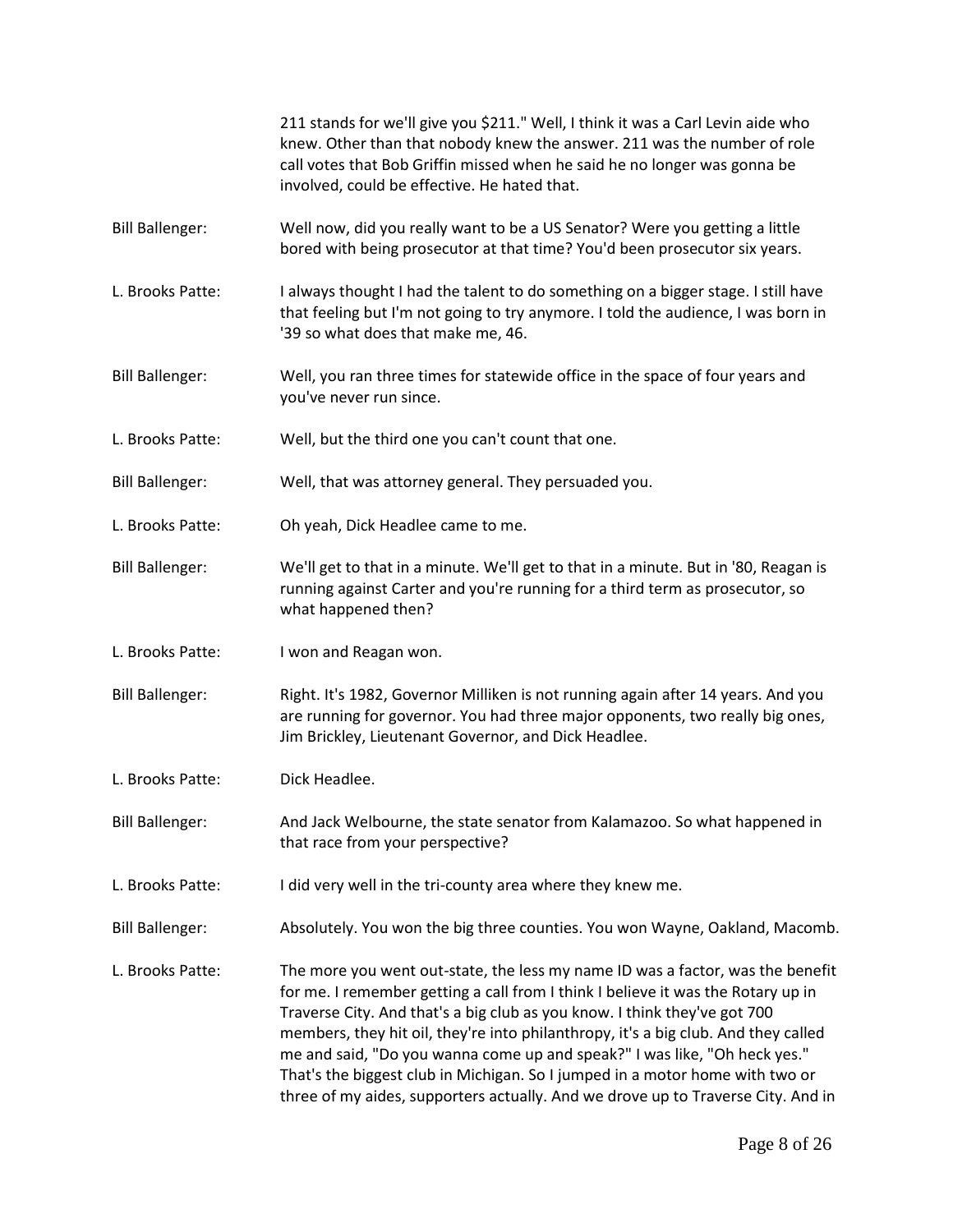|                        | the old days, back in '81, '82, I think there was only one hotel in town, that was<br>the Holiday Inn. So we drove into town and we're coming around the curve and<br>there's the marquee, and it says, "Welcome, L. Brick Peterson." I turned to the<br>guys in the motor home, I says, "We're gonna have a problem up here."<br>Needless to say, we didn't carry Traverse county. But where I was known, I did<br>fine.                                                                                                                                 |
|------------------------|-----------------------------------------------------------------------------------------------------------------------------------------------------------------------------------------------------------------------------------------------------------------------------------------------------------------------------------------------------------------------------------------------------------------------------------------------------------------------------------------------------------------------------------------------------------|
| <b>Bill Ballenger:</b> | Well not only that, statewide vote, it was a cliffhanger, right up to the end. You<br>were really close, neck and neck all three, it was almost the closest three-way<br>race.                                                                                                                                                                                                                                                                                                                                                                            |
| L. Brooks Patte:       | What Headlee had that I didn't have, he was present of the JC. There's a JC<br>chapter in every city. He was a member of the Mormon Church, there's a lot of<br>Mormon churches throughout the state. He was involved with Amway, and<br>there's an Amway dealer in every town. So he already had a network around the<br>state that he could call on. I didn't have that. And he beat me fair and square, I<br>never had a problem with that.                                                                                                            |
| <b>Bill Ballenger:</b> | Well, Jim Brickley probably cut into you a little bit down in this area because he<br>was a Detroit city councilman in the past and so forth. So then, after the<br>election, there's a state convention, and Jim Blanchard is nominated by the<br>Democrats, same primary that nominated Headlee. And the party poobahs<br>come to you and say, "Hey Brooks, you gotta take one for the team here. You<br>gotta run.                                                                                                                                     |
| L. Brooks Patte:       | That's exactly what it was. My twin brother had a place up in Michaway at the<br>time, and I went up there just to heal my wounds. I was tired, I was physically<br>exhausted, it's a big state, broke, from campaign sense. I never have worn a<br>three-piece suit since that race, never have. I've got this aversion to a vest. And<br>I'm up there in my brother's place, just sort of cooling, and Tom Brennan, I don't<br>know how he found me in the woods, and he wouldn't say no. And he came<br>back the next day, and finally, like you said. |
| <b>Bill Ballenger:</b> | Because Tom Brennan was the Lieutenant Governor nominee with Headlee.                                                                                                                                                                                                                                                                                                                                                                                                                                                                                     |
| L. Brooks Patte:       | With Headlee.                                                                                                                                                                                                                                                                                                                                                                                                                                                                                                                                             |
| <b>Bill Ballenger:</b> | Former Supreme Court-                                                                                                                                                                                                                                                                                                                                                                                                                                                                                                                                     |
| L. Brooks Patte:       | We need you to take on Frank Kelly. You're the perfect guy for that because<br>you're a prosecutor. Now, Kelly had been in office I think by that time 112 years.<br>There was no way in hell I was gonna beat him, and I had no money. So they<br>draft me in September and the race is in November, so I've got 60 days to take<br>on Kelly.                                                                                                                                                                                                            |
| <b>Bill Ballenger:</b> | It was almost impossible.                                                                                                                                                                                                                                                                                                                                                                                                                                                                                                                                 |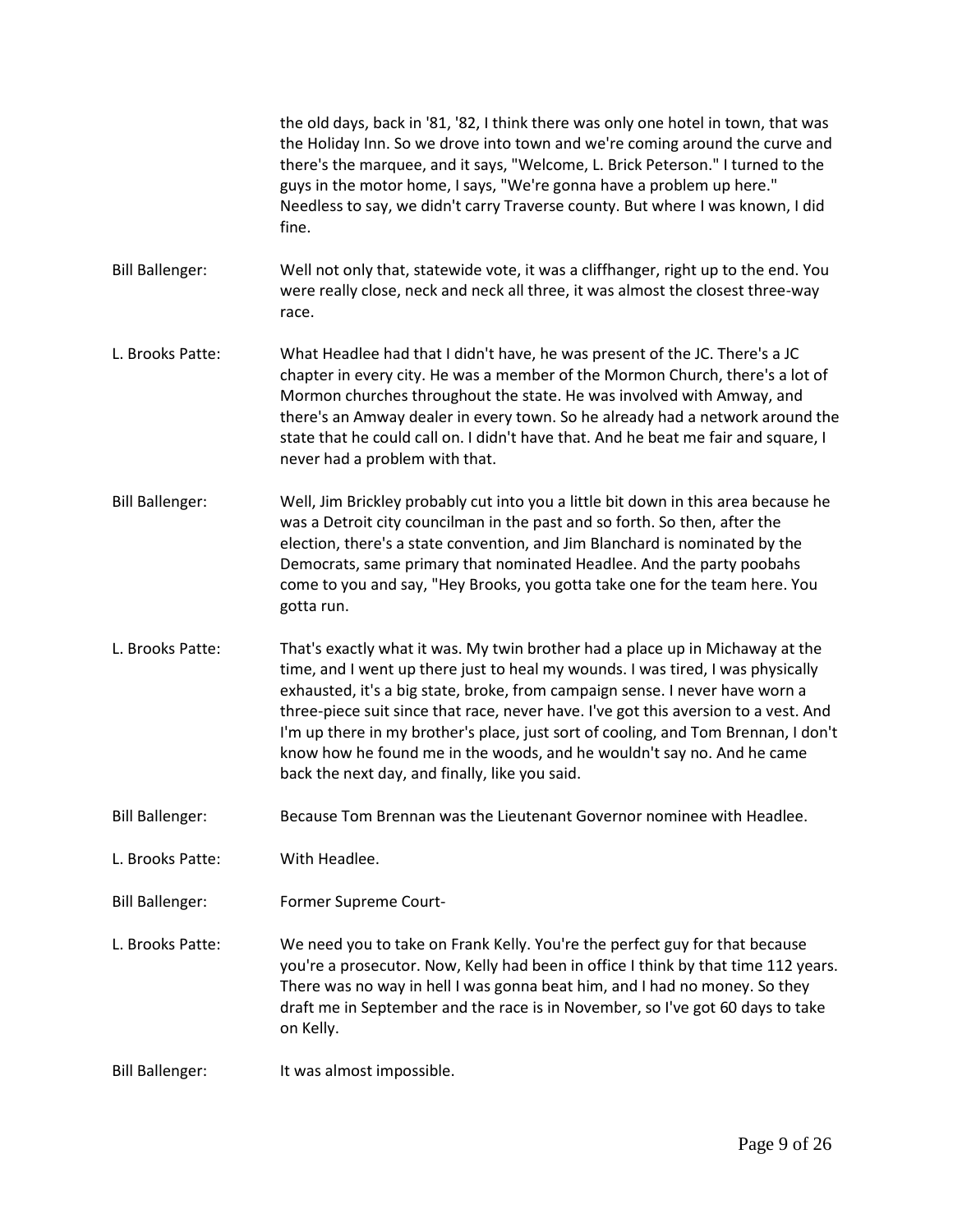- L. Brooks Patte: So I never count that as a loss.
- Bill Ballenger: No, you shouldn't, absolutely not. The greatest race you had was the gubernatorial Republican primary, and that was so close, just a few percentage points difference. What about capital punishment?
- L. Brooks Patte: I was prosecutor during the '70s, '72 to '88. I think the first riots started around 19, we're going back in history, around '76, and we were shooting for the '78 election. And the reason I even got into it, even though I still believe that it's an appropriate punishment for certain crimes, a young woman was kidnapped by two guys, I think her name was Monica Hockey, kidnapped by two guys, Kyle Johnson and Jeff Coyle. I can't believe I remember their names. And we brought them in for interrogation, and my chief assistant was Dick Thompson. And Dick, after going through all the advisement and rights and so forth, he said they admitted to the killing, "Well, why'd you kill her?" And their response was, "We'd never seen anybody die before, wanted to see what it felt like." I thought, "You know, when we get to that point in our society where we enjoy killing, whatever you want to call it, but kill people just for the fun of it, for the thrill of it, we ought to have a punishment that responds to the depravity of that crime." So that was my first petition drive for capital punishment. We fell short on votes, on signatures, so we never made it to the ballot. I started all over again, shooting in for the '82 ballot. And we got there. You remember?
- Bill Ballenger: I remember, yeah.
- L. Brooks Patte: You know what happened. They filed a utility challenge. And they were gonna block pass-throughs, remember that whole issue?
- Bill Ballenger: Right.
- L. Brooks Patte: And so the utility put a question on the ballot. We weren't part of it. And the Supreme Court came down and said, "Frank Kelly's old ruling that you had four years to collect signatures was invalid, it really is six months. And Patterson by the way, you took more than six months to get your signatures, you're off the ballot." We weren't even in court. And so they threw us off the ballot. And I tell you what, you gotta raise several hundred thousand dollars, you've gotta give the minimum of 750 speeches. And it takes a lot out of you.
- Bill Ballenger: It sure does. So at that point you decided, "I've given it two good shots and it should've been on the ballot the second time. To hell with it. I'm going on to other things."
- L. Brooks Patte: Yep.
- Bill Ballenger: So you ran again in '84 and were re-elected to your fourth and final term.
- L. Brooks Patte: Right.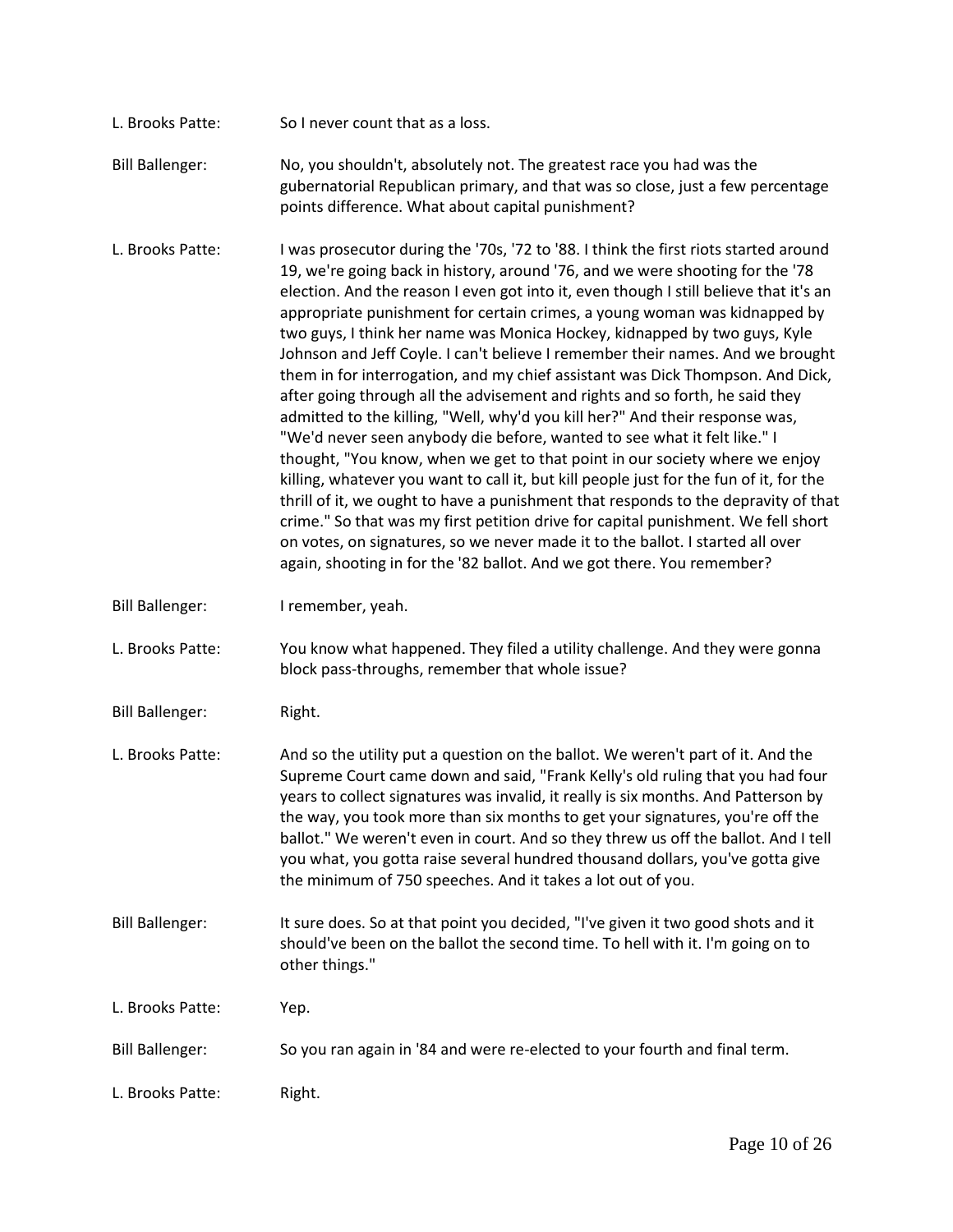| <b>Bill Ballenger:</b> | Do you remember that race at all? That was Reagan running for reelection. Do<br>you remember your opponent then?                                                                                                                                                                                                                                                                                                                                                                                                                                                            |
|------------------------|-----------------------------------------------------------------------------------------------------------------------------------------------------------------------------------------------------------------------------------------------------------------------------------------------------------------------------------------------------------------------------------------------------------------------------------------------------------------------------------------------------------------------------------------------------------------------------|
| L. Brooks Patte:       | Am I missing something?                                                                                                                                                                                                                                                                                                                                                                                                                                                                                                                                                     |
| <b>Bill Ballenger:</b> | It's okay. No, no, it's all right. It shows you your earliest opponents were the<br>ones you remember.                                                                                                                                                                                                                                                                                                                                                                                                                                                                      |
| L. Brooks Patte:       | Are the only ones you remember.                                                                                                                                                                                                                                                                                                                                                                                                                                                                                                                                             |
| <b>Bill Ballenger:</b> | It's okay.                                                                                                                                                                                                                                                                                                                                                                                                                                                                                                                                                                  |
| L. Brooks Patte:       | I can't remember.                                                                                                                                                                                                                                                                                                                                                                                                                                                                                                                                                           |
| <b>Bill Ballenger:</b> | So you're elected big and then you serve out a fourth and final term. And in '88<br>you decide, "I've had enough."                                                                                                                                                                                                                                                                                                                                                                                                                                                          |
| L. Brooks Patte:       | Well, you know, you can only try so many cop killings, only try so many murders<br>or child abuse cases. And I used to pick the cases where I wanted to make my<br>mark. I always tried every case I could where a parolee had gotten out and<br>come back and killed somebody because I wanted to show how corrupt and<br>mismanaged the parole system was in the state. I did all that, and I had the<br>pleasure of arguing in the United States Supreme Court way back in 1974, so<br>what I was doing after the 16 years, I was climbing the same mountains.           |
| <b>Bill Ballenger:</b> | Right.                                                                                                                                                                                                                                                                                                                                                                                                                                                                                                                                                                      |
| L. Brooks Patte:       | And I thought, "Well, it may be time to step out and see what's out there." And I<br>left the office in '88, eventually started my own firm, myself and two lawyers I'd<br>been practicing with, and then Murphy retired from county executive in '92, and<br>I knew then, you either come back now or you're gonna be out forever because<br>there will be a replacement.                                                                                                                                                                                                  |
| <b>Bill Ballenger:</b> | Did you have it in your mind while you were prosecutor that you would perhaps<br>like to be executive some day?                                                                                                                                                                                                                                                                                                                                                                                                                                                             |
| L. Brooks Patte:       | The last couple years. Because I knew Murphy, who was my predecessor, was<br>going to retire at some point, then he had a couple strokes. I knew he was<br>clearly gonna be out of here in '92. So I went out, made a living, I was practicing<br>law, biding my time, then Murphy helped out Daniel T. Murphy, and then I<br>threw my hat in the ring, and I was unopposed in the Republican primary. I went<br>on to defeat the Democrat challenger, who I do remember was Betty Howell,<br>who was the former labor secretary for the state of Michigan, labor director. |
| <b>Bill Ballenger:</b> | Right, right. Dan Murphy was the only executive, wasn't he, before you?                                                                                                                                                                                                                                                                                                                                                                                                                                                                                                     |
| L. Brooks Patte:       | He was the first in the state.                                                                                                                                                                                                                                                                                                                                                                                                                                                                                                                                              |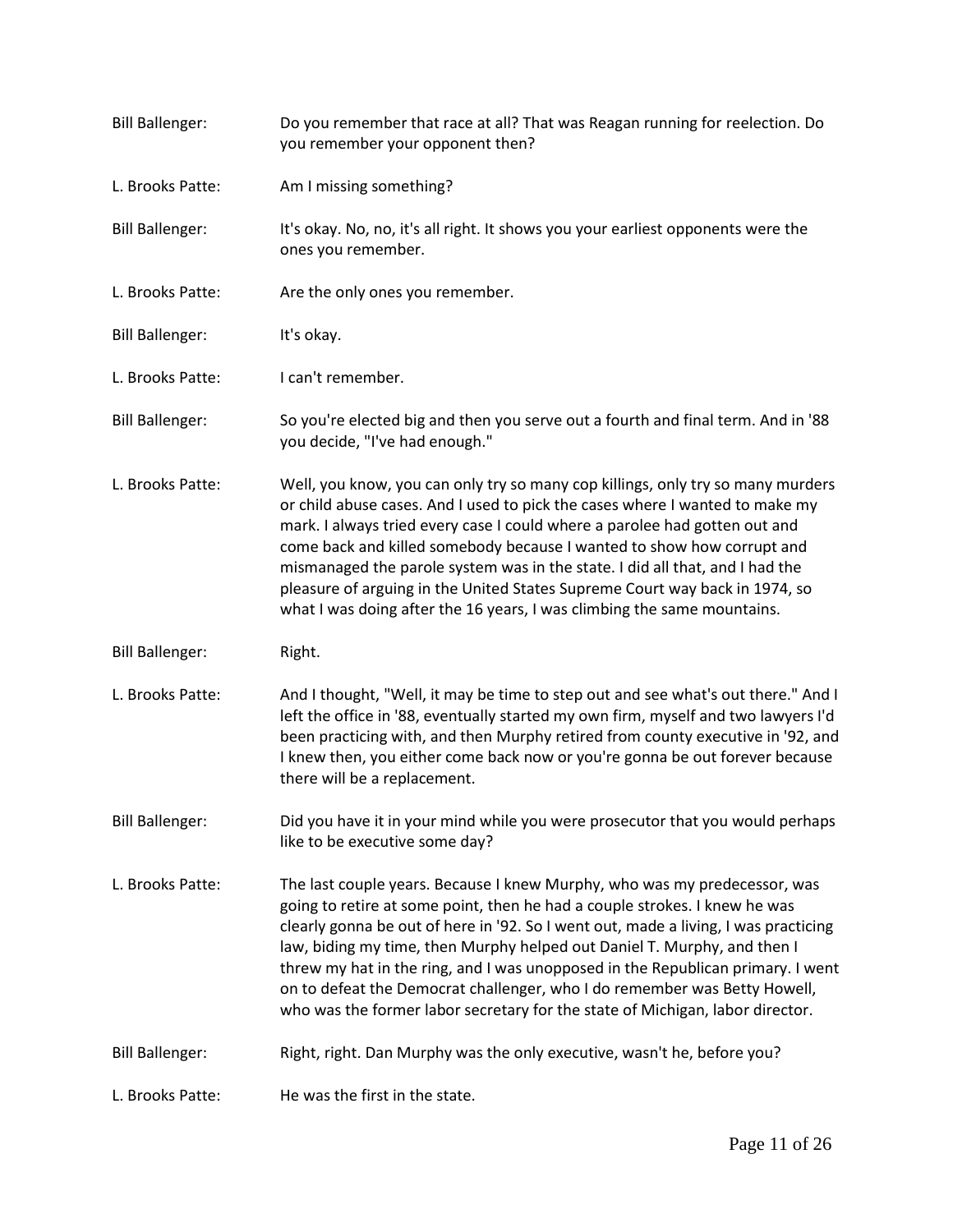| <b>Bill Ballenger:</b> | He was the first.                                                                                                                                                                                                                                                                                                                                                                                                                                                                                                                                                                                                                                                                                                                                                                                                                                                                       |
|------------------------|-----------------------------------------------------------------------------------------------------------------------------------------------------------------------------------------------------------------------------------------------------------------------------------------------------------------------------------------------------------------------------------------------------------------------------------------------------------------------------------------------------------------------------------------------------------------------------------------------------------------------------------------------------------------------------------------------------------------------------------------------------------------------------------------------------------------------------------------------------------------------------------------|
| L. Brooks Patte:       | Yeah.                                                                                                                                                                                                                                                                                                                                                                                                                                                                                                                                                                                                                                                                                                                                                                                                                                                                                   |
| <b>Bill Ballenger:</b> | So you're still the second.                                                                                                                                                                                                                                                                                                                                                                                                                                                                                                                                                                                                                                                                                                                                                                                                                                                             |
| L. Brooks Patte:       | I'm the second.                                                                                                                                                                                                                                                                                                                                                                                                                                                                                                                                                                                                                                                                                                                                                                                                                                                                         |
| <b>Bill Ballenger:</b> | So you guys have covered a lot of territory here, right?                                                                                                                                                                                                                                                                                                                                                                                                                                                                                                                                                                                                                                                                                                                                                                                                                                |
| L. Brooks Patte:       | Yeah, he covered I think around 18 years. I'm in my 19th so I have, if it means<br>anything, a longer serving record. I'm running next year.                                                                                                                                                                                                                                                                                                                                                                                                                                                                                                                                                                                                                                                                                                                                            |
| <b>Bill Ballenger:</b> | Right. You were known as the quintessential pro law and order, capital<br>punishment, no plea bargaining prosecutor. All of a sudden, you find yourself<br>county executive. Did you inherit responsibilities and challenges in that job that<br>came with the job itself? Or did you feel something within yourself about the<br>issues that you had to deal with as county executive that you now finally found<br>yourself in charge of?                                                                                                                                                                                                                                                                                                                                                                                                                                             |
| L. Brooks Patte:       | Prosecuting attorney is a pretty narrow field. You wear the white hat and you<br>lock up the bad guys, and you do that year after year after year. I knew, when<br>you asked me why I ran for senate and/or for the governor, I knew I had a lot to<br>offer beyond just being a good prosecutor. I felt I had other talents. I think I<br>have an ample vision for where I think I can take a county or a state. I was trying<br>to branch out where I had more room to really strut my stuff and show people<br>that I was creative and innovative and so forth. When this came along in '92, it<br>released me from those years of being stuck in a pigeon hole. I think the public<br>is satisfied that I had a lot of talent, a lot to offer. And the county, as you now<br>know, is, with the team I have in place, I don't take all the bows, is a very well-<br>managed county. |
| <b>Bill Ballenger:</b> | Do you think that the job of executive, and maybe it's a lot different now than it<br>was when you began back in 1993, '94, '95, is a lot different than it was when<br>Dan Murphy was head of it? Did Dan Murphy look at being executive, you think,<br>differently than you do?                                                                                                                                                                                                                                                                                                                                                                                                                                                                                                                                                                                                       |
| L. Brooks Patte:       | He came to the exec's office. I should point out he was the first in the state,<br>then I think Bill Lucas came in in Wayne County. He was on the board of<br>auditors. He was basically a very honest guy and he was, by trade, a bean<br>counter. Our books were always balanced and so forth. I don't know that he was<br>given to start these different programs, which I take as really sort of marks my<br>days in office with the Automation Allies, the Emerging Sectors, the Count Your<br>Steps, The Brooksie Way. We can name a lot of programs, but I think I've added<br>quality of life issues, the Hearts, Beats, and Eats, Fire and Ice. We do that<br>because I think I've got the opportunity to expand the role of what account exec<br>traditionally does.                                                                                                          |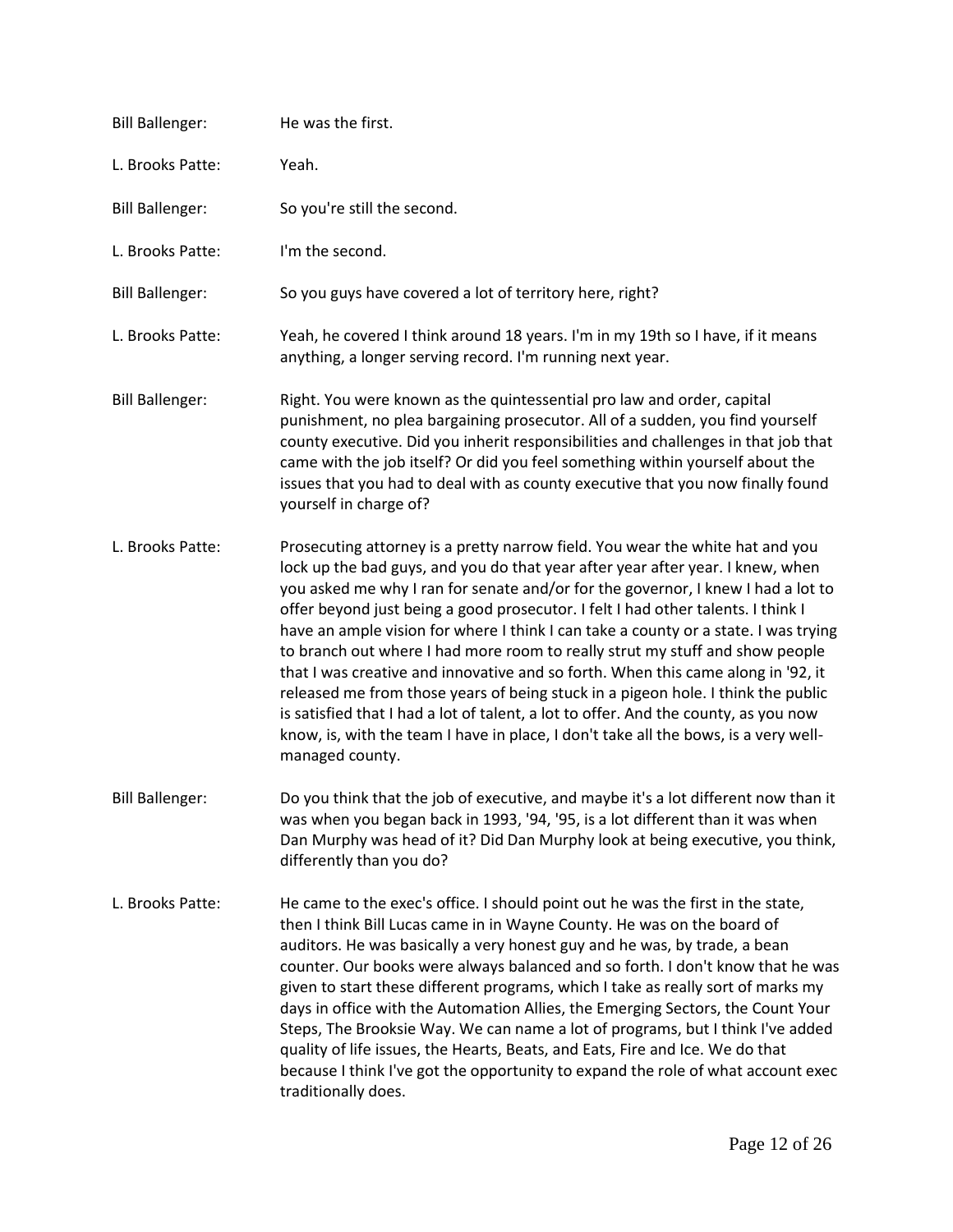L. Brooks Patte: And when I first got here, I knew that I wanted to run a tight ship and hopefully leave office at some point in time from the public's perspective, he worked hard, he was an honest guy. It wasn't right away that I was finding myself down the kind of development. I was sort of wandering the halls, checking on all the departments. But more and more, it was like this clarion call. I was taken back to the economic development department because there I eventually settled in and said, "This is where I can have some real value added. I can go out and market Oakland County. I can create programs that market Oakland County, whether its Hearts, Beats, and Eats, whether we have the Medical Main Street." So that's really where my niche is. I'm a marketer. I'm an ambassador for Oakland County. The rest of the department, I obviously spend time with the Office of Management Budget. Again, we've done things there that are unique. The three year budget, no other county has it. But you ask me where I spend most of my time, it's probably down in the Department of Economic Development.

Bill Ballenger: So you seem to really love the job.

- L. Brooks Patte: I do.
- Bill Ballenger: And even though you probably still have the same feelings about you'd like to perform on a bigger stage like statewide, nationally, or whatever, do you just have the feeling that timing just wasn't right, and you've passed the moment when you could ever do that again? Or have you really reached the point where you've decided, you know, this is really where I belong, this is what I've been tremendously successful at, and I'm happy?
- L. Brooks Patte: I think I jumped in too early in my career for that race for governor. I'd only been prosecutor for ten years. If I had to do it over, I probably would have seasoned myself a little more. And I always knew that I had talent that was not being called upon. No, I'm very satisfied where I am. I'm not unfulfilled. If I die tomorrow, I won't die longing for a wider job. I like what I do. I'm good at it. I'm one of those rare guys that looks forward to Monday morning and coming to work. Could I have performed on a larger stage? Yeah. Has that train left the station? I think so.
- Bill Ballenger: You were succeeded by Richard Thompson, and after him, David Gorcyca. How do you look at those two men as your successors?
- L. Brooks Patte: Bill, that's a good question. I guess I did for them what Dan Murphy did for me. When Dan left the office, never once called and said, "Brooks, this is what I would have done." Or, "I would have done it differently." I respected that. He let me make my own success or let me fail on my own. In fact, he moved from Oakland County over here to the Muskegon side of the state. So when I left prosecutor, I was loathe to give advice to Dick Thompson, and certainly Dave Gorcyca and I are friends, but it wasn't my role to tell these guys how to run their office. So I think they developed their own. Both of them maintained a no plea bargain policy because it was a good policy. But Dick when off on some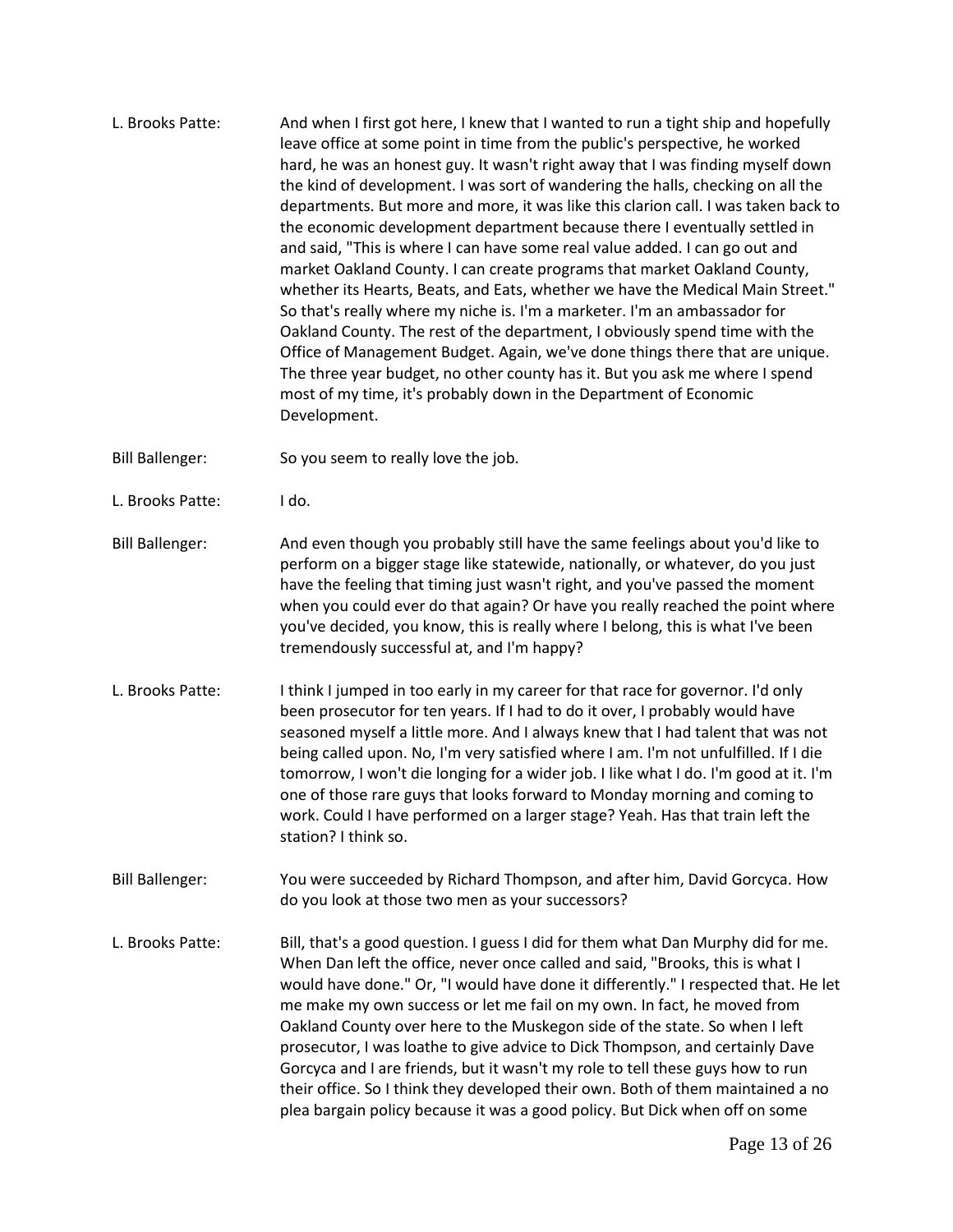other tangents that I never explored. And Dave managed his office differently than I would have. And I'm not saying it's wrong or right, but I had a good run.

- Bill Ballenger: Richard Thompson kind of got off into some social cultural issues, didn't he?
- L. Brooks Patte: Yeah, he did. Dick was there when Kevorkian started his romp through Oakland County. I think he ultimately took the lives of 12 or 13 people before he was done. And he was taunting Dick. And unfortunately Dick took the taunt. He was running around, "Lock me up. I dare you, lock me up." Of course, the day he was arrested, "Hey, I want out of here." And that was the only advice I ever gave Dick was let your chief assistant handle this one.
- L. Brooks Patte: When I got elected back in '72, Dick and I took a vacation, went down to, I think it was Acapulco, just because it was a hard race taking on the incumbent. We sat around, and we organized the office and planned the office. And Dick being a military guy said, "We should model ourselves after the military. You, you're the CO, so you bring the good news. I'm the XO, I'll bring the bad news." I said, "Okay." So I understood what he was talking about. Well, when Dick started getting bad ink, I said, "Hey, you're the CO. Let the XO take this case." He wouldn't listen to me.
- Bill Ballenger: How about Gorcyca? How did he do in your opinion?
- L. Brooks Patte: Did fine. He had a good staff, good prosecutors. He won the major cases. He had a different theory. He had this what I call silos. He had division for auto theft, division for child abuse, division for this, and I never liked that. I liked to mix them up so the lawyers are trying all kinds of cases, but that was his call.
- Bill Ballenger: Now you've come full circle, and you've got a Democratic prosecutor again, back to the days of Jerome Bronson, and Tom Plunkett. Jessica Cooper, who was a Court of Appeals judge, pretty darn rare for somebody to step off the appellate bench to run for prosecutor. How do you think she's done as a Democratic prosecutor here in Oakland County?
- L. Brooks Patte: Decent. You say, "Why would a judge leave the bench and run for prosecutor?" Well, her salary's about \$127, as prosecutor, it's probably around \$95, as a judge. So she's making over \$200,000, so a little bit of that in there. The only problem I have with Jessica is when we did re-apportionment, she was one of the members of the reapportionment committee. She's a Democrat, and the new treasurer's a Democrat, and the Democratic chairman is a Democrat. So they got three, we got two. So they redrew the lines. And if you're on the losing end of that you call it gerrymandering. If you're on the winning side, you call it realignment.
- Bill Ballenger: So you think the map has been rigged for the next decade in favor of the Democrats?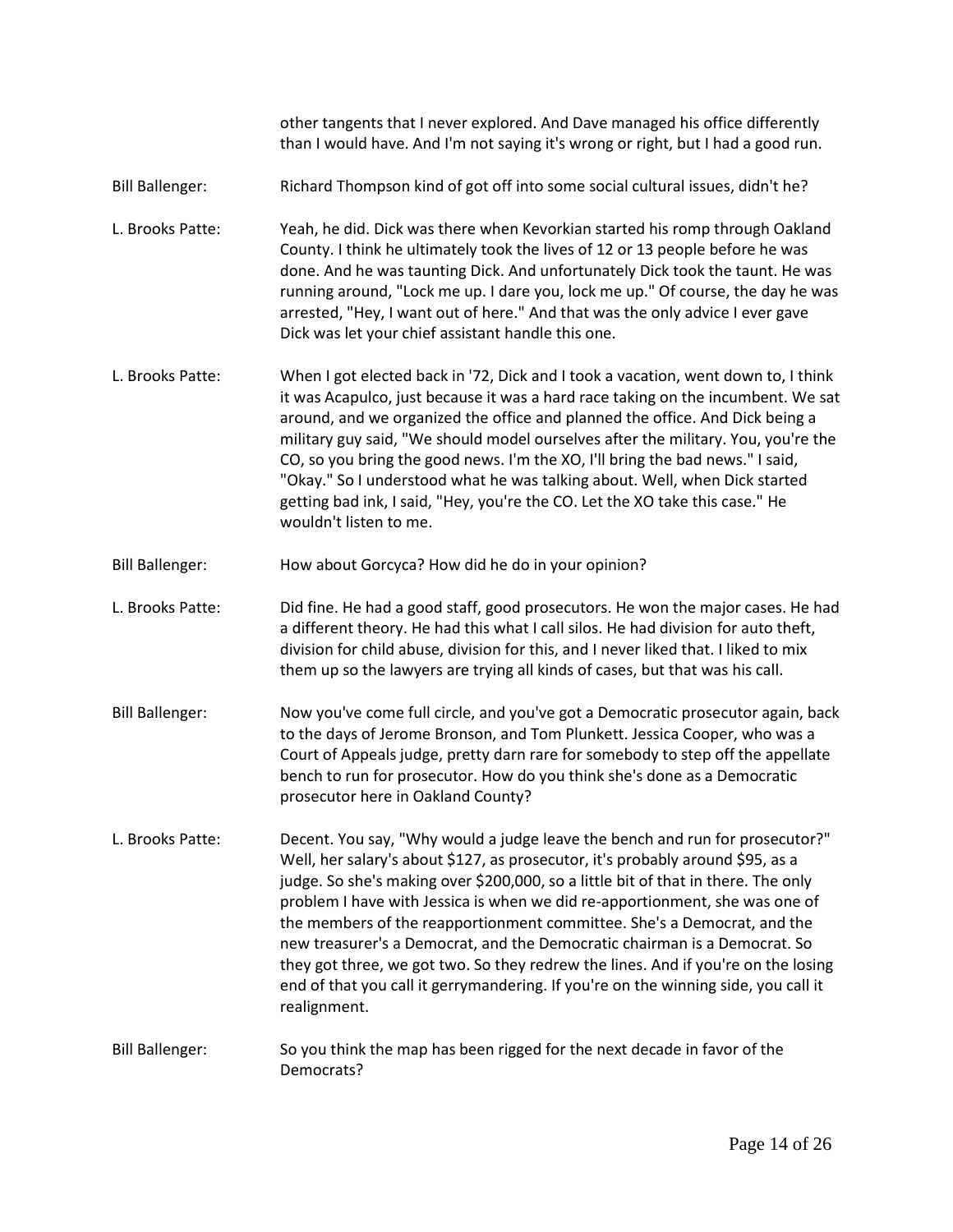L. Brooks Patte: Oh, absolutely. Right now, the county board of commissioners, which is our legislature is 15-10. After the election next year, probably 14-1, against me. Population didn't change that much, it's who drew the lines that changed. And I think it was Jocelyn Benson screaming about what they did up in Lansing, this was terrible. I said to Jocelyn, "Come to Oakland County. You don't have to travel all the way over to Lansing. We can show you right here some salamanderd districts that go all around." Bill Ballenger: Well, haven't they filed suit against it? L. Brooks Patte: Yeah, it's in court right now. Bill Ballenger: Do you think there's a chance it might be overturned? L. Brooks Patte: 50-50. But assume that it's overturned, we go right back to the same group. So it's a Pyrrhic victory at best. Bill Ballenger: Okay. When we talk about economic development here in the county, all the things you mention, Automation Alley, how did you come up with that term? L. Brooks Patte: It was a factor of going to lunches, and I speak almost every day now, in fact I did back then. And I'd be having lunch with some businessman or businesswoman and they'd say, "Hey, Brooks, we're having a tough time getting our positions filled. People don't see this region as high tech. They go to east coast, Boston. They go to the west coast, Silicon Valley. And they may go to Seattle. But nobody comes here, and my positions are going vacant and they're high tech, high paid positions." And I heard that refrain so often, I said, "Well, how do I respond to that?" L. Brooks Patte: So I formed this association to literally brand southeast Michigan as high tech. And I did that after Pat Anderson did the research. Pat Anderson Economic Group out in Lansing. And he searched the country, and as you would expect, number one in America for high tech employment was Silicon Valley over 300,000. Boston's Route 128 came in over 200,000. And that's, Route 128, is where MIT and so forth are located, so it's a powerhouse. Number three was Oakland County, 167,500. And nobody knew that until we did the research. But once we had the research to back it up, the empirical data that I needed, then I went out and marketed it. L. Brooks Patte: And the first 43 companies who were our charter companies, we all agreed that we should brand this region, southeast Michigan, for what it really is, a high tech area. So Automation Alley was launched in that very, I think, humble 43 companies, now we're about 1,020 companies in eight counties. Bill Ballenger: Life sciences, how important is that?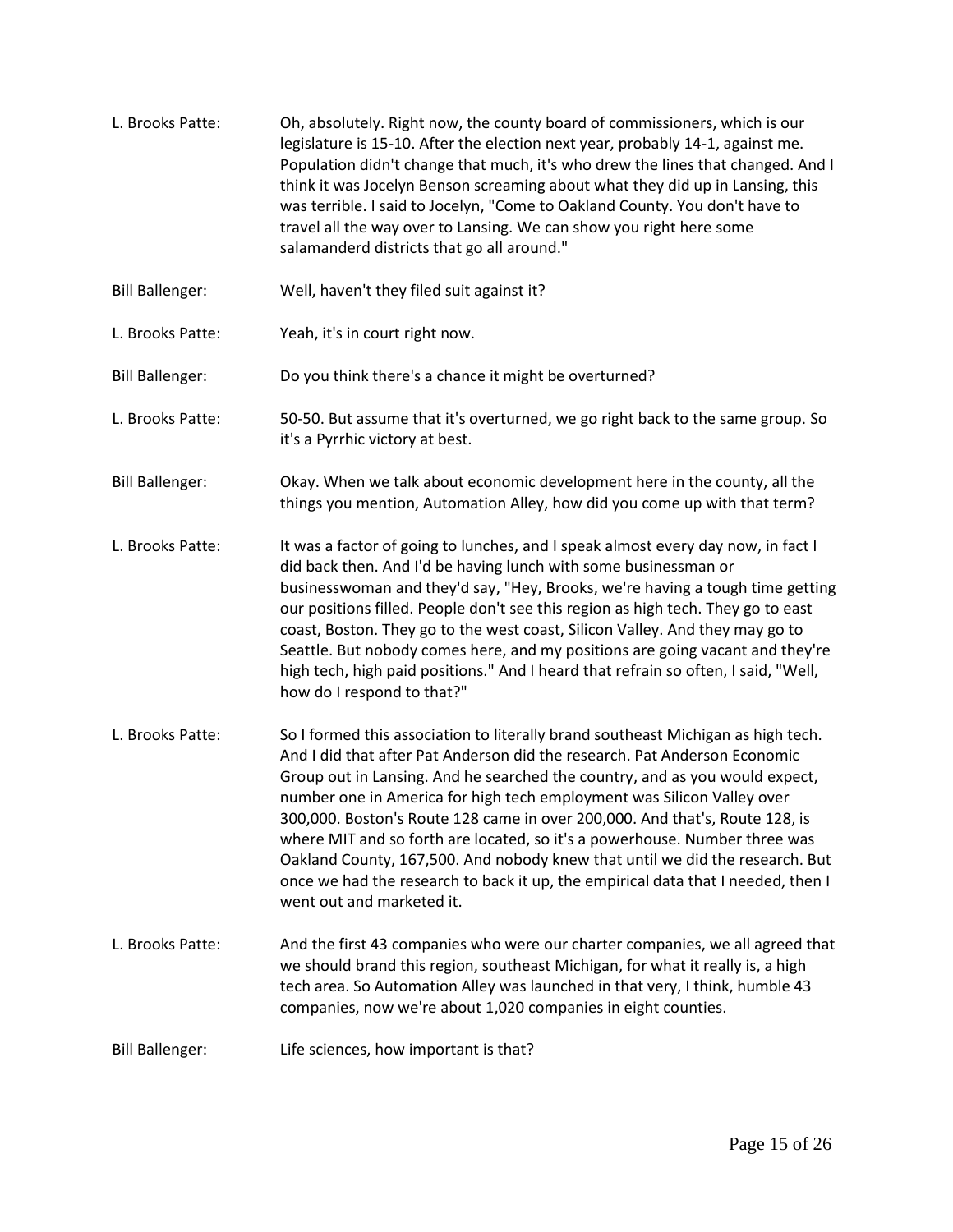- L. Brooks Patte: Huge, that's the future, I think, in many respects, of Oakland County. I was driving around the last few years as I want to do. I'm going back and forth, and I saw the Providence Hospital out in Novi, a couple hundred million dollars in investment, a couple thousand jobs. My travels took me up to West Bloomfield Ford Hospital, close to \$300 million and about 2,500 jobs. Up where I live, Clarkston, in Independence Township, McLaren is coming down from Genesee, \$600 million investment for a new hospital and campus there on Sashabaw. Over in Rochester you have the Oakland University William Beaumont School of Medicine about to be launched. The economic impact of a fully staffed medical school \$3.2 billion. Go down to the city of Royal Oak, they had the hospital. I'm sorry, in the city of Royal Oak Beaumont had got the CON to put in a proton beam therapy accelerator. All this was going on at one time. I'm saying, "We got something really good going here. You can sense it. It's in your vibes. All that medical development."
- L. Brooks Patte: So I again, called Pat Anderson. I said, "Pat, quantify it for me." He came out with a report now which is about 2 and a half years old. He said, "This is what you've got. You've got 93,000 people in healthcare in Oakland County." Defining healthcare as medical device manufacturers, R and D, hospitals, clinics. We have 93,000. We've got over 4,000 free standing addresses where, it's the most in the state, where these people perform their various businesses. Pat said, "You're going to add 45,000 more in the next five years." So it was a huge opportunity.
- L. Brooks Patte: Of my ten merging sectors that we researched, healthcare and life science is the fastest growing. It's expanding, and these are the kind of high quality, high paying jobs that I can build a lasting economy around. So I formed Medical Main Street as a direct result of those numbers, and we're now trying to brand Oakland County as a destination for excellence in healthcare, which I don't think is out of reach at all. I've talked to the CEOs and they're on my board from Ford and Providence and Trinity and Saint Joe, and right now, those hospitals that I just named get patients coming in for surgical procedures from 50 states. That's called medical tourism. So it's already happening. All I want to do is build it and then leverage it. So Medical Main Street is the mechanism for me to brand this area as a center for excellence in healthcare.
- Bill Ballenger: Emerging Sectors Initiative, what is that?
- L. Brooks Patte: I saw a headline, I think it was Detroit News, back in 2003. And it said 200,000 jobs flee Michigan. I had a sense that these jobs weren't just cyclical things we've seen in automotive, these people were moving out to get jobs, to get employment. And so I called my staff together and said, "Look, let's research where the new jobs are going to be coming from. In what sectors will have new employment, and we can expect growth? And I want that growth to be in companies that will be here. I want some sustainability. I want some longevity. I want high paying, high quality, and jobs that will be here."
- L. Brooks Patte: So my staff went out. This was '03. Came back in '04, and they said, "Okay, here's the sectors we think there's a growth opportunity for Oakland County."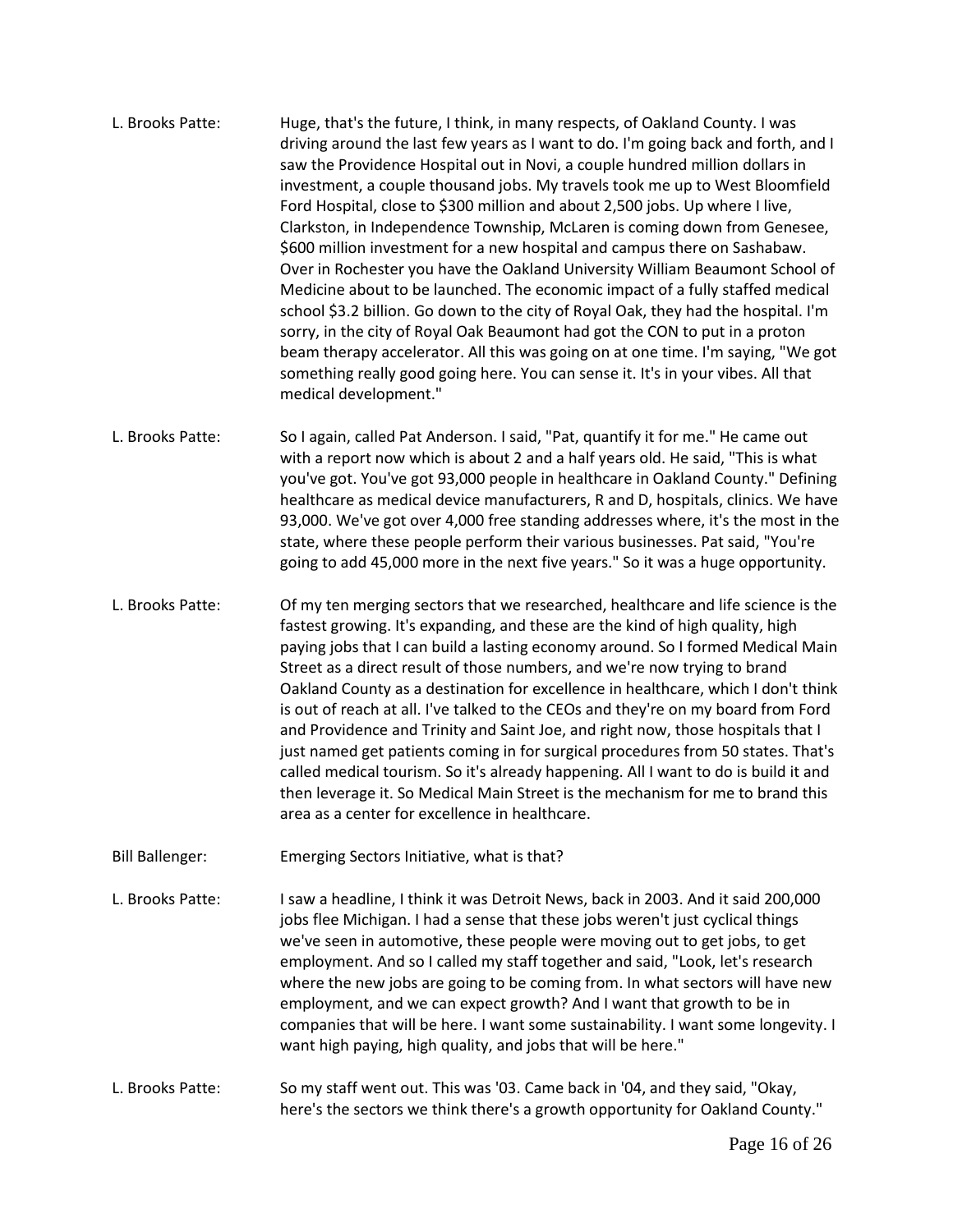|                        | We called those sectors emerging sectors. And things you would expect,<br>alternative energy, nanotechnology, advanced manufacturing, aerospace, IT,<br>healthcare and life sciences, one of the ten, is now dominant. It's really moving<br>away from the others as far as dollars invested. And we track those on a<br>monthly basis, and I can almost quote you the numbers exactly. I saw the report<br>a couple of days ago. It would be for October. So every month I get a full report.                                                                                                                                                                                                                                                                                                                                                                                                                                                                                                                              |
|------------------------|-----------------------------------------------------------------------------------------------------------------------------------------------------------------------------------------------------------------------------------------------------------------------------------------------------------------------------------------------------------------------------------------------------------------------------------------------------------------------------------------------------------------------------------------------------------------------------------------------------------------------------------------------------------------------------------------------------------------------------------------------------------------------------------------------------------------------------------------------------------------------------------------------------------------------------------------------------------------------------------------------------------------------------|
| L. Brooks Patte:       | Under just the umbrella of emerging sectors, I mean, other companies are<br>coming in like BorgWarner. I didn't count them because they're automotive. We<br>brought in 198 companies that have invested \$1.8 billion since we kicked off.<br>Created about 28,000 jobs, retained 10,000, paid over \$4 billion in taxes, I think<br>that's the number. And the taxes, that's federal, state, and local, and we get out<br>of that about \$4 million dollars, so the program pays for itself.                                                                                                                                                                                                                                                                                                                                                                                                                                                                                                                              |
| L. Brooks Patte:       | So Emerging Sectors, I think, is going to be a legacy program of my<br>administration. It's going to continue. We're going to continue to track numbers.<br>And it's basically what you know it to be. It's an effort to diversify the economic<br>base of Oakland County. Because we had all our eggs in the automotive basket,<br>and we got hit hard. In '09, we lost 60,000 jobs. I say we, Oakland County. In<br>2010, we had 10,000 foreclosures, why? Everybody was caught up in the<br>industry that imploded. So clearly my job was to diversify the economic base of<br>Oakland County as fast as I could. Emerging Sectors was the vehicle. It's<br>working. I think it's going to take total maybe 25, 30 years. We got seven into it,<br>so we're about a fourth of the way through. The point is, when it's done, we will<br>have a diversified economic base. I will concede to you that we will not be<br>recession proof, but we will be recession resistant. I think that's the most I can<br>accomplish. |
| <b>Bill Ballenger:</b> | How important is it for the county to be digitally advanced?                                                                                                                                                                                                                                                                                                                                                                                                                                                                                                                                                                                                                                                                                                                                                                                                                                                                                                                                                                |
| L. Brooks Patte:       | Translating the phrase "digitally advanced," because that's what the Center for<br>Digital Government talks about. They consider us, Oakland County, to be the<br>most digitally advanced county in America, really what that means is<br>technology. Have we embraced technology? Have we inculcated the advantages<br>of technology into our work process? The answer's yes. And they use the<br>phrase, "You're the most digitally advanced county," that means that we have<br>finally brought technology into daily use by my employees. We're trained in it.<br>You don't come here unless you got certain skill sets, and the county is not an<br>employer of last resort. We really do get good people applying. And that same<br>Center for Digital Government just awarded us the distinction of having the<br>second best government website in America. So we're proud of our<br>commitment to and investment in technology.                                                                                    |
| <b>Bill Ballenger:</b> | Quality of life programs here in Oakland County.                                                                                                                                                                                                                                                                                                                                                                                                                                                                                                                                                                                                                                                                                                                                                                                                                                                                                                                                                                            |
| L. Brooks Patte:       | Yeah, I have a lot of those. I spent the first probably 10, 12 years, I don't know if<br>I can exactly say when it was, working on economic development. But then I<br>realized there was more than just having a good, high paying job. You want to                                                                                                                                                                                                                                                                                                                                                                                                                                                                                                                                                                                                                                                                                                                                                                        |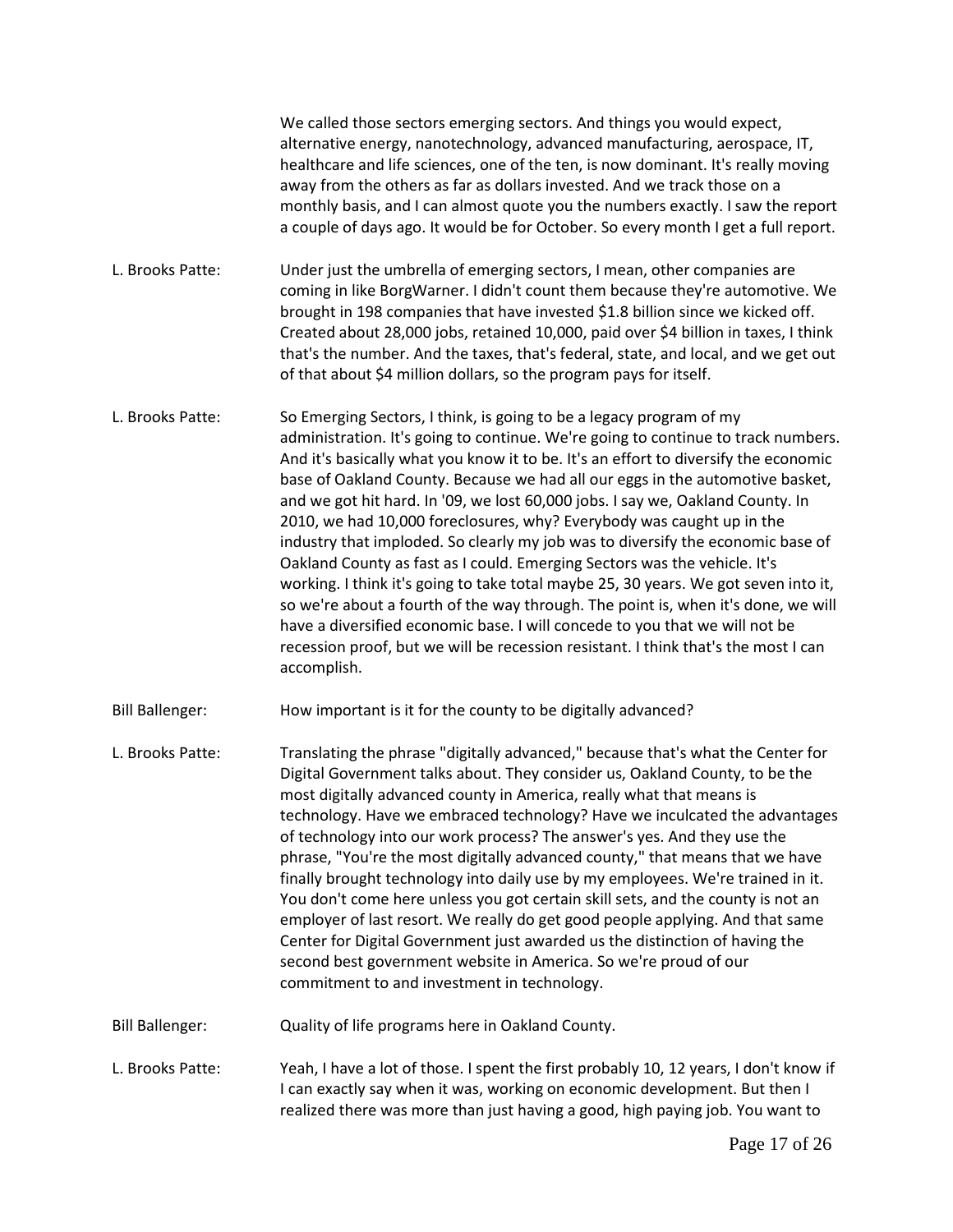have quality of life, a place where a family's gonna want to stay, raise a family, invest here, and so forth. So I started looking at quality of life events that it would make it a fun place. Hey, live in Oakland County, look at all the neat things they have. I think my first quality of life venture was Arts, Beats, and Eats. Back in '99, I sort of saw what was happening in Chicago, Food Fair, whatever it was called over there. So we took the idea and expanded it. We're going to have Arts, Beats, and Eats. Arts, we have about 140 artisans from around the country who are juried art. Beats, we had over 250 bands. And eats, about 60 premier restaurants. Wrapped them all together in a Labor Day festival, attracts about 500,000 people. It's immensely successful, that was our first one we did.

- L. Brooks Patte: The next one, I think was Quake on the Lake. We have a hydroplane racing out on Pontiac Lake. That draws about 40,000. World records are set there during the competition. Then we did Fire and Ice. Nothing goes on in February, but we created an event which draws about 40,000 people in the Rochester area, it's Fire and Ice. Kids get to ride dog sleds. We build toboggan runs. There's tents for competition for kids. We have, obviously, music. And then at night we have fireworks, which is really pretty spectacular when you see the fireworks coming through the snowflakes. It's just give them a reason, a feeling about enjoying a cold winter night in February.
- Bill Ballenger: There is a Brooksie Way.

L. Brooks Patte: I didn't get to that one. That one, on February of '07, February 7th of '07, I gave my State of the County address. And I announced that I wanted to add yet another quality of life event. This was going to be a half marathon and a 5K. Three days later, my son was killed in a snowmobile accident. And when the committee met to put together to help me advance this, I knew nothing about running a half marathon. I thought you got 3,000 of your closest friends, you got in a field, you shot a gun off, and everybody ran like hell. It's a lot more technical than that. And so the group decided to name the half marathon after my son, Brooksie. And the phrase itself comes from the eulogy my son-in-law gave. He said to a lot of kids that were in the audience, Brooksie was 28, a lot of young men were in the audience of the church. And he said, "If you're going to live life, live it the Brooksie way. Go for the deepest snow. Go for the fastest waterway, if you're kayaking, and so forth." So the phrase was, "The Brooksie Way." And that's how the committee named it.

L. Brooks Patte: So we had our fourth annual Brooksie Way in October of this year, that would be 2011. Our fifth annual comes up next year. We had 5,200 runners this year. And anything we do with the proceeds, because we do achieve a net proceed in this process, we set up a Brooksie Way mini-grant program M-I-N-I. And any organization in Oakland County which has as its main focus in existence to elevate the health of its membership, we'll help fund your programs. It could be a swim class for challenged kids. It could be therapeutic horseback riding for kids. It could be a senior dance club, getting people older moving around. Blessings in a Backpack, which is a nutrition program for school kids. Any program that has the effort, the support, the improvement in health of its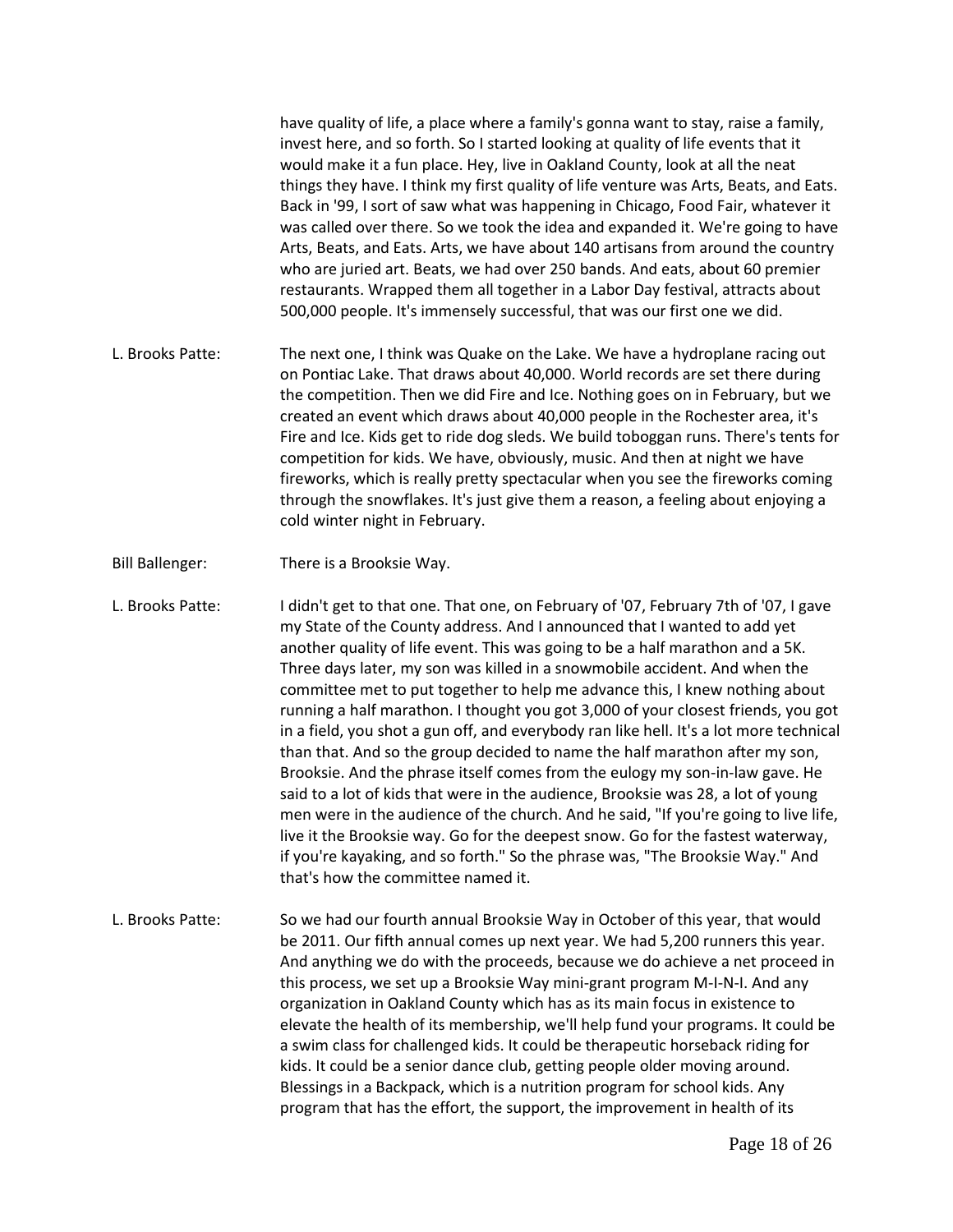membership, we'll take the money from a healthy, quality of life event, and help fund it. So that's the Brooksie way.

Bill Ballenger: Oak Green Challenge.

L. Brooks Patte: Oak Green Challenge was basically a quality of life. We live in a great county. We got I think over 1,400 lakes head waters, five rivers. Environment is something we're very conscious of, and Oak Green was for us to reduce our dependence on traditional kinds of energy, looking for alternatives. And we asked the communities to do the same. We set a goal I think of 10% by a certain date, I think by 2012, we achieved that the first year. So we raised our goal up to 15%. But just how we do the lighting at night is an example. I come down Telegraph, and I see the whole courthouse lit up like the shiny city on a hill. I said, "Why do we got every floor lit up? It doesn't have to be." And then our sprinkler system will come on during the rain. So it was obvious things you could change. The lighting, the sprinkling system, but we saved millions of dollars in the first several years of the Oak Green Challenge, so then we turned it to the community and said, "Okay, guys. At the local level, you can do the same." And it's starting to pick up. People, I think, understand you can be environmentally friendly without being crazy about it.

Bill Ballenger: What the significance of three-year budgeting?

L. Brooks Patte: Yeah, that goes back to an internal operation. We were on a two-year budget, and it gives basically a two-year budget, and it gives you your current fiscal year and then the next year. And so I said to my director of management and budget a couple of years ago, I said, "We can do two years, why can't we do three?" Everybody thought he's getting older and crazier. But we looked at it and said, "We can do it." It's line item detail, so as we speak right now, I'm in balance for the current fiscal year, 2012. We're balance for '13, line item detail. We're in balance for '14, and we're now working on 2015. And we see challenges there for more than three years out. We do see some challenges in 2015, still property related. We think the values are tending to decline not as precipitously before but it's still going up, so we make adjustments now for what we think we'll be a problem in 2015, a hiring freeze as an example, and it works. It's an awardwinning program. Moody's and Standard & Poor's have given us a AAA and they cite the three-year budget as a reason. We're the only county in America that does it. We don't know why others don't follow us because it is a great program.

Bill Ballenger: What about state and federal government?

L. Brooks Patte: Oh my God, yes. I think Snyder is taking the state to a two-year budget. I think you got it you know crawl before you run but that would be a vast improvement. The way revenue estimating conferences go, they come in February, and we've already eaten up four months of the fiscal year, and then you decided how much money you have, and then you had eight months left to rectify. That was a terrible program.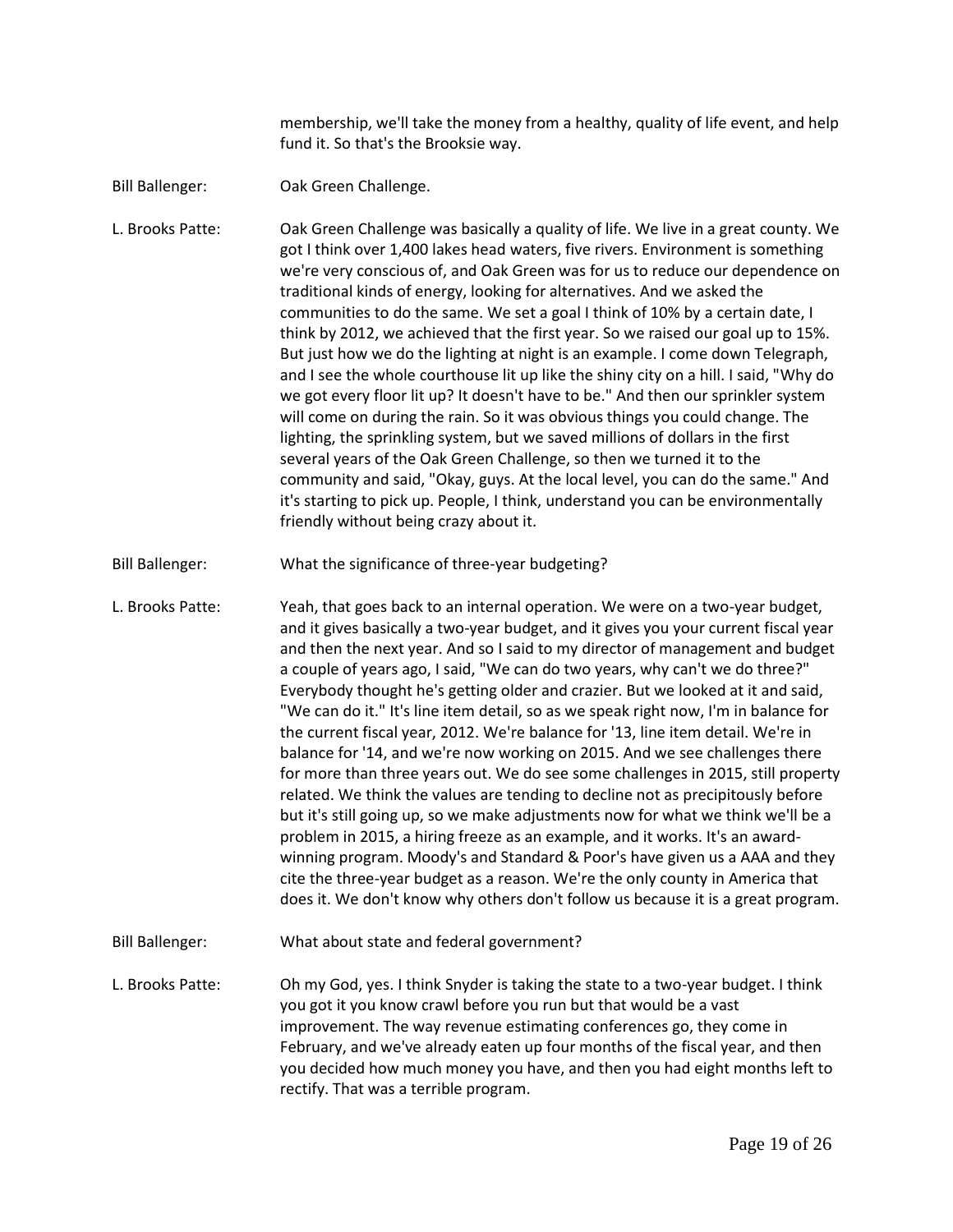Bill Ballenger: Who are some of your political heroes going back to the 18th century, 19th? L. Brooks Patte: Okay. Bill Ballenger: Maybe 20th too. L. Brooks Patte: Some of the Founding Fathers where unique, but I finished McCullough's book on John Adams, really a very, very neat guy and I think a visionary leader in those days, but let's come forward a little bit. I got to meet and watch Ronald Reagan up close and personal. I really did design on my approach to how I govern here in this county after his technique. He's now much revered. At the time they thought he was sort of disengaged. But what he did, and what I think I'm doing I'm hiring the best people in their fields. I am painting the broad picture, "This is where I want my county to be." And then I get back and step out of their way. Let them manage it. I mean I'm going to tell Bob Daddow how to work budget? Bill Ballenger: Delegation. L. Brooks Patte: Exactly. And then I break the tie vote. If I don't think it's getting done or not done fast enough I'll step in and do a little nudge, but my idea is to paint the broad picture, and then let the guys who are experts who I've hired to do it. There are a lot of guys that we know, I don't mean to pick on anybody but you probably know them as well as I do, bright individuals, but all of a sudden they become the micro-manager. Everything has to come across their desk and ultimately becomes a bottleneck. Bill Ballenger: What about the Levin brothers, Sander and Carl? Both of them are Oakland County guys. L. Brooks Patte: Well, I've known Carl for how many years? Actually, I got to know Carl back in the day when he was running against, so we've been friends, I don't know that we agree on a whole lot but there's mutual respect there. The same with Sander. L. Brooks Patte: Politics is a funny profession almost like the trial practice. I always considered myself to be a litigator. You'd go to court and you can beat each other up in a court process. At five o'clock, in this case with me and the defense counsel we'd go to the bar, and have a beer, and talk about the case. My clients would as, "where are you going? I said, "I'm going to have a beer with the prosecutor." L. Brooks Patte: But the same thing in politics. Carl and I, and Sandy, and other Democrats, I was just with Mark Brewer a couple days ago. We fight from nine to five. After 5:01, I think we have mutual respect for the fact that we're all in the same business trying to do the best we can.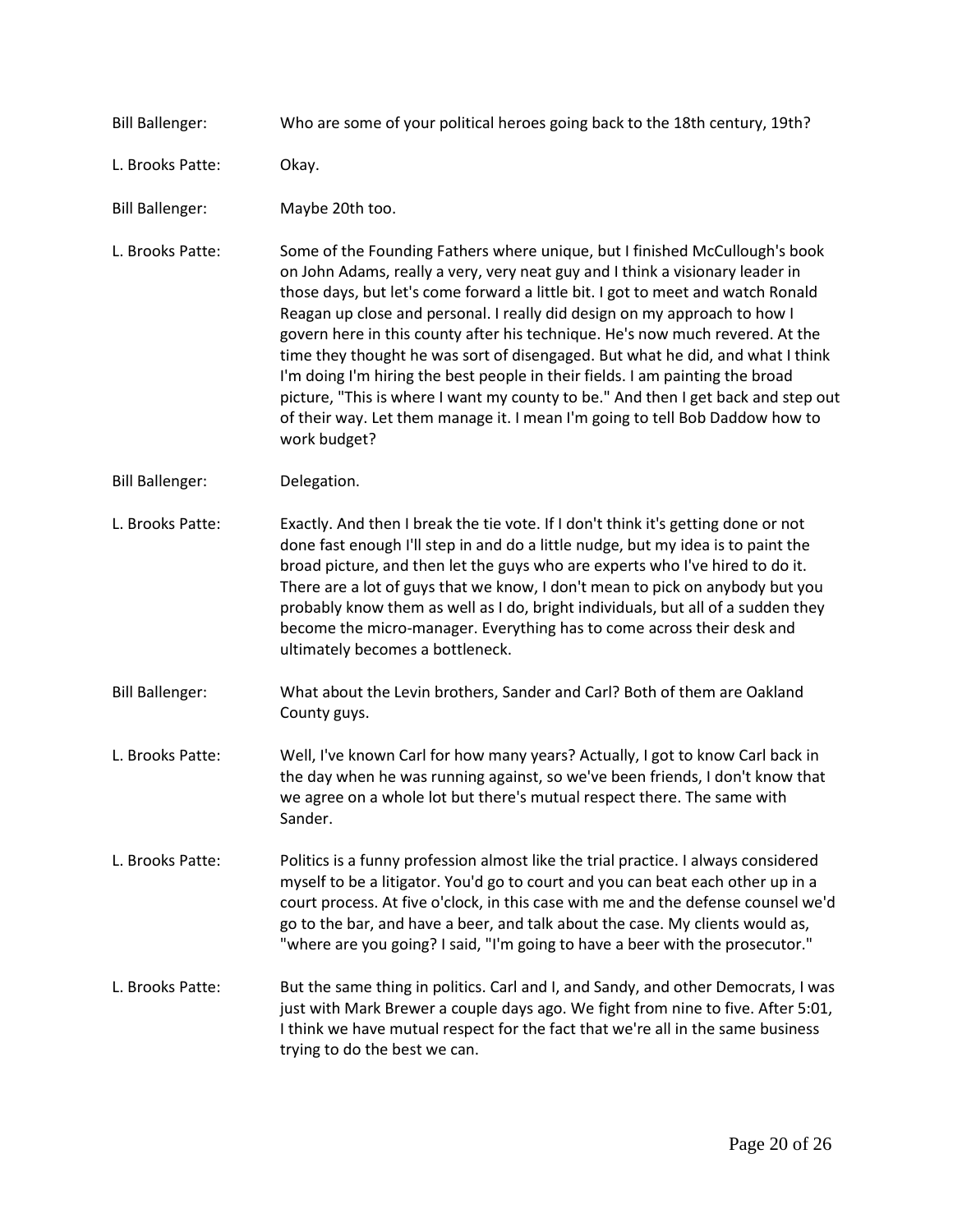- Bill Ballenger: A lot of modern Republican leadership appears to be so hard-nosed right wing, they don't seem to like collegiality after five o'clock. What do you think about that?
- L. Brooks Patte: People think, they say, "Boy, you're cut right in the mold of Milliken. I say, "No, no." When I came in the party I was considered Attila the Hun. I was so far right people would take their kids away, so they couldn't see me. I'm basically where I am. I'm still pro-capital.
- Bill Ballenger: You think you're the same guy?
- L. Brooks Patte: Yeah, the party has outflanked me. Some of the tea party folks, some of the ... What do you want to call it? The religious folks. I remember you assessed my role as chairman of the Republican party for two years. Well, that was the worst two years of my life 'cause all I did was fight with the-
- Bill Ballenger: Why did you do that?
- L. Brooks Patte: I thought maybe I could.
- Bill Ballenger: Make a difference?

L. Brooks Patte: Yeah, get the party back. And I'm conservative. I make no apologies for it. I think frankly most of America is right of center, but I'm not out here in the extremes, and I have taken positions which have offended the extreme. When this kid Matthew Shepard was beaten to death out in Wyoming, he was a gay kid, taken out of a bar, strapped to a fence post basically and stomped to death. That's when I came out in favor of adding sexual orientation to a hate crime. It made perfect sense to me because we start killing people because they're Jewish because they're black or because they're gay, they're in line for some protection. Oh my God, this wing just went berserk. I thought my position was fair.

- Bill Ballenger: What about governors in the past? Starting with Romney and that was really before you got into politics.
- L. Brooks Patte: Oh no, I knew George. In fact, he used to come up to my office when I was a prosecutor, and wanted me to get involved. At that time I think his was volunteerism and he was up to talk about that. And so, he'd come to my Farmers Market over here. He'd be going through the crowd with man on a mission. I didn't know him, this was after he retired, like I didn't know him when he was Governor, I knew him but I didn't know him personally as the governor. The first governor I really got to know was Bill Milliken, and then John Engler and I became friends.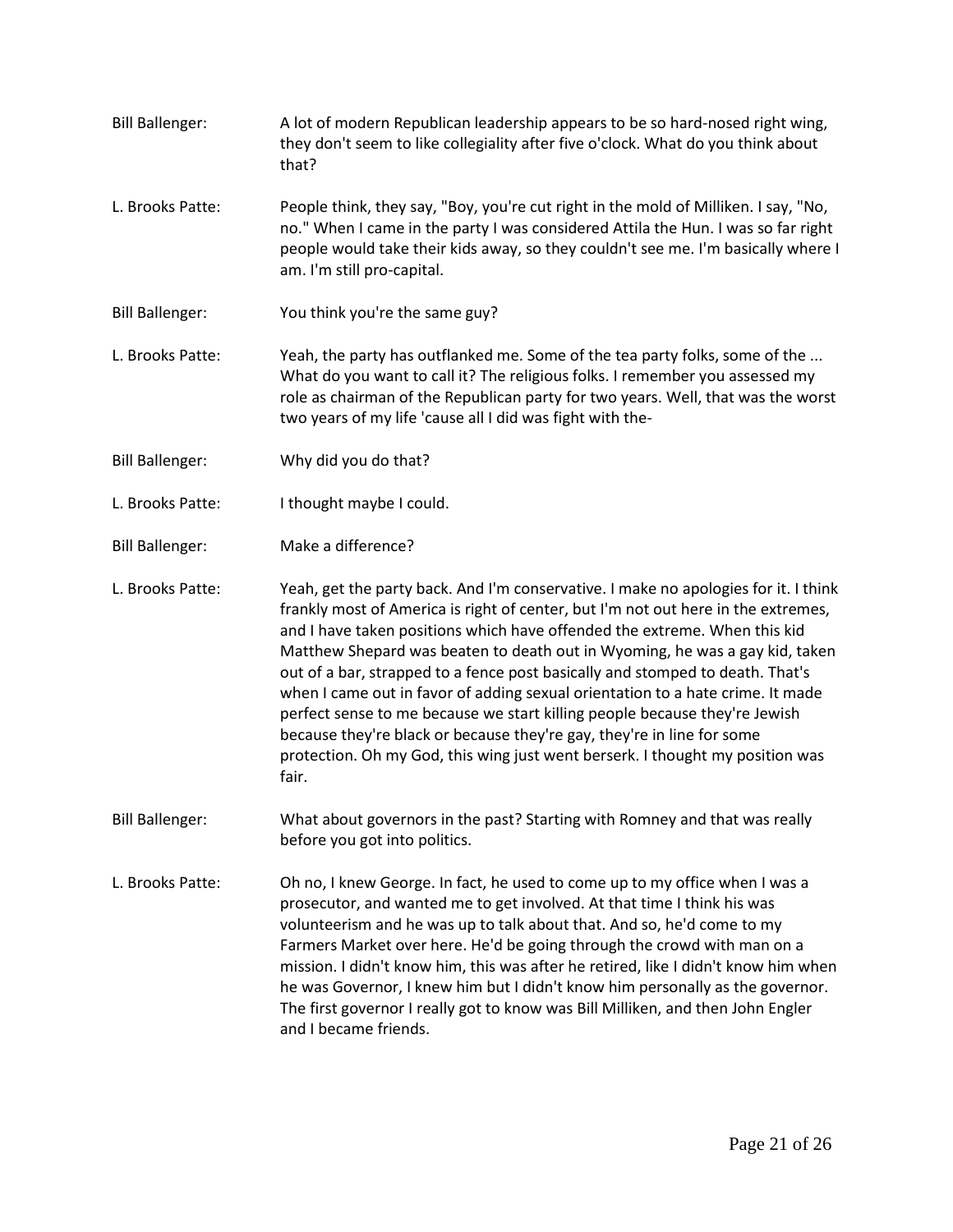- Bill Ballenger: Well, what was your impression of Milliken as you look back on him because he was viewed at the time by a lot of the party as way out in left field compared to..
- L. Brooks Patte: I think he's still out there. We're not bosom buddies, but Governor Milliken did a respectable job as governor. Do I agree with all his decisions? No. I thought some of his policies were pretty liberal and costly in the long run. But I favored more the rule of a guy like John Engler.
- Bill Ballenger: What about Jim Blanchard, he was an Oakland County guy?
- L. Brooks Patte: I forgot about him. Jim and I are good pals today. When I was organizing yet another trade mission and wanted to go to Canada, who did I tap? I asked Jim Blanchard, "Will you come 'cause you used to be the former Ambassador?" He opened a lot of doors. Now some of my Republican friends were aghast that I would ask a former Democratic governor to go, but think about the advantages of having a guy who was an ambassador there for a number of years, and it worked well like we wanted it to. We got in a lot of doors. Jim, I think left himself vulnerable. That's how Engler beat him. Some of his programs were way too modest. We were wearing a nickel in those days showing that there was a net gain of his tax cut was going to a nickel, and it wasn't enough.
- Bill Ballenger: What about your relationship with John Engler? Of course, there was the famous pothole picture.
- L. Brooks Patte: You know I was having fun. That wasn't so much at Engler, although it was in his administration. His director of transportation back in that day, I think that was back what? In the '80s, was it?
- Bill Ballenger: Yeah.
- L. Brooks Patte: Everybody was complaining about the potholes and they were erupting like the surface of the moon.
- Bill Ballenger: It was really the '90s.
- L. Brooks Patte: Was it the '90s? Okay. Surface of the moon. His director of transportation said, "The potholes this year aren't any worse than any other year." So I called the road commission, I got down in a manhole. It wasn't even a pothole, it was a manhole. About this much. I'm holding up a sign, "Governor, what about this pothole?" I thought he'd get the humor. Oh, my God. I never got invited back to the mansion the rest of his term.
- Bill Ballenger: Well, I think that was toward the end of his tenure, so maybe you got a lot of trips early on, but you got along with Engler most of the time.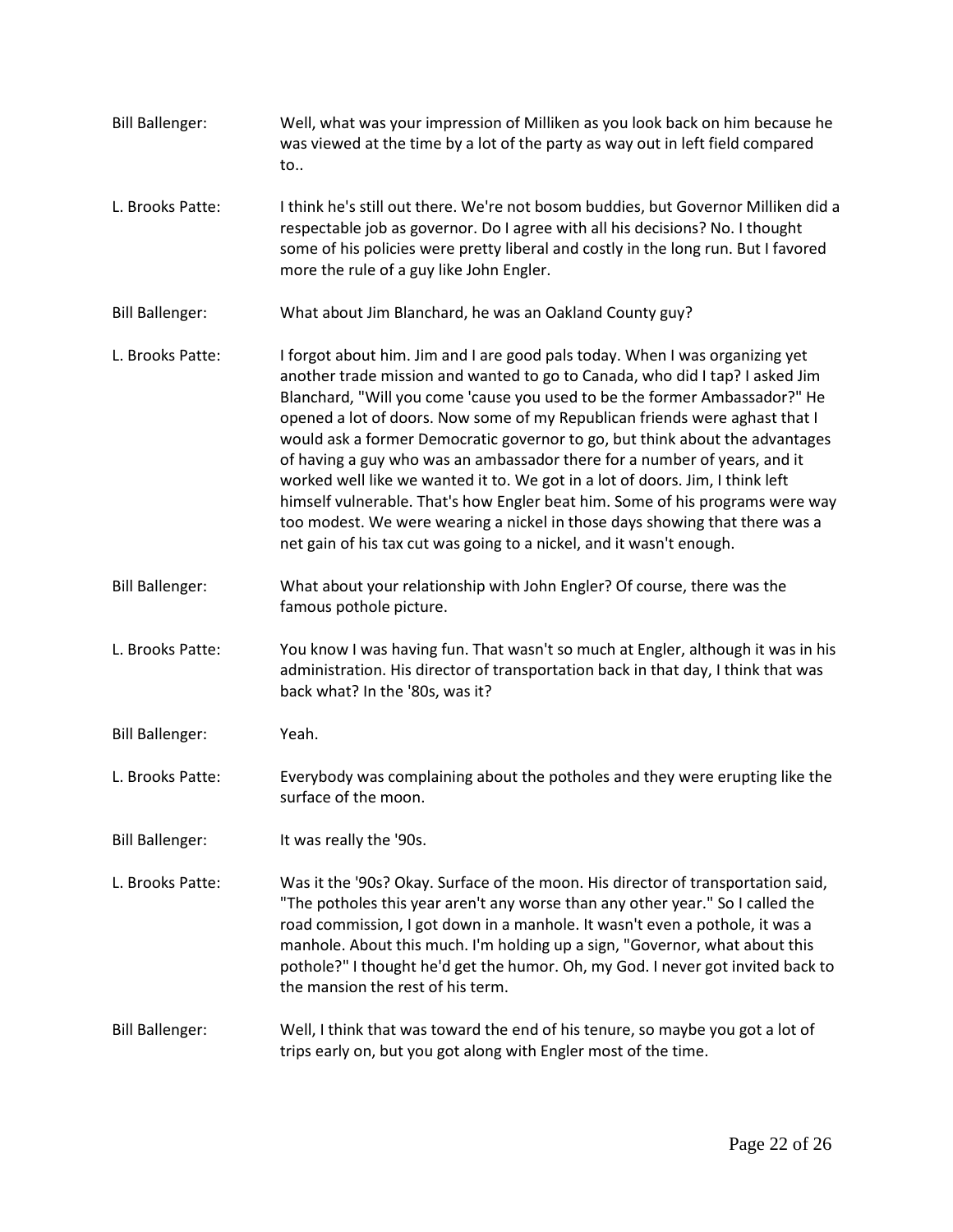| L. Brooks Patte: | I still do, sure. John's in town, and we get together at different functions, and I |  |
|------------------|-------------------------------------------------------------------------------------|--|
|                  | consider myself a good friend of his and he's certainly a good friend of mine.      |  |

Bill Ballenger: What about Jennifer Granholm?

L. Brooks Patte: Initially, got along well with Jennifer, did a trade mission to Germany. I thought she was going to be able to get some things done, but I watched her closely because of the impact on my county her decisions. The lady just could not make a decision. The longer she sat there and dallied the worse the situation became certainly in business, certainly her position on taxes was not my position. She raised taxes. The biggest tax increase in the history of the state. Then she said, "I'll never do it again." I got the headline in my office. And then of course, a year later she wants to raise taxes again. So we eventually split company. I think the final nail in the coffin was when I reviewed her book.

- Bill Ballenger: How have you gotten along with the County Board of Commissioners over the years?
- L. Brooks Patte: Initially, understand Bill, when I came in here in '92, Murphy the predecessor had been gone for basically two years because of his throat. He wasn't coming to the office. Well you know the rule of physics, where there's a void, somebody is going to fill it. The Board sort of began to move into responsibilities that probably should have been Dan Murphy's, but he wasn't here to protect his turf, so I came in January 1, 1993. And I'm thinking, "Well no, this is my responsibility, and I will do it Brooks." No, you won't. So we had some real tug of wars in the beginning.
- L. Brooks Patte: I remember calling up my friend Ed McNamara about six, eight months into my first year. I said, "Ed, what are your relationships like with the Board of Commissioners? I'm having trouble with mine." He said, "Brooks, I was Wayne County exec for two years before I realized the God damn Commissioner wasn't listening to one word."
- Bill Ballenger: What did you think of Ed McNamara altogether?
- L. Brooks Patte: I liked him. Our friendship was like, I don't know, some of these anomalies you see that the cat sitting on the dog's head. We got along great. And he was, I'm not going to say mentor that would be too strong, but remember we had our old Brooks and Ed Show where he called it the Ed and Brooks Show. We enjoyed each other's humor. But I called him on a couple of times and said, "How would you have handled it?" Early on. But Wayne County as we know is different than Oakland County, so eventually I had to start making my own path.
- Bill Ballenger: Do you think Macomb County took too long to come up with the office of County Executive?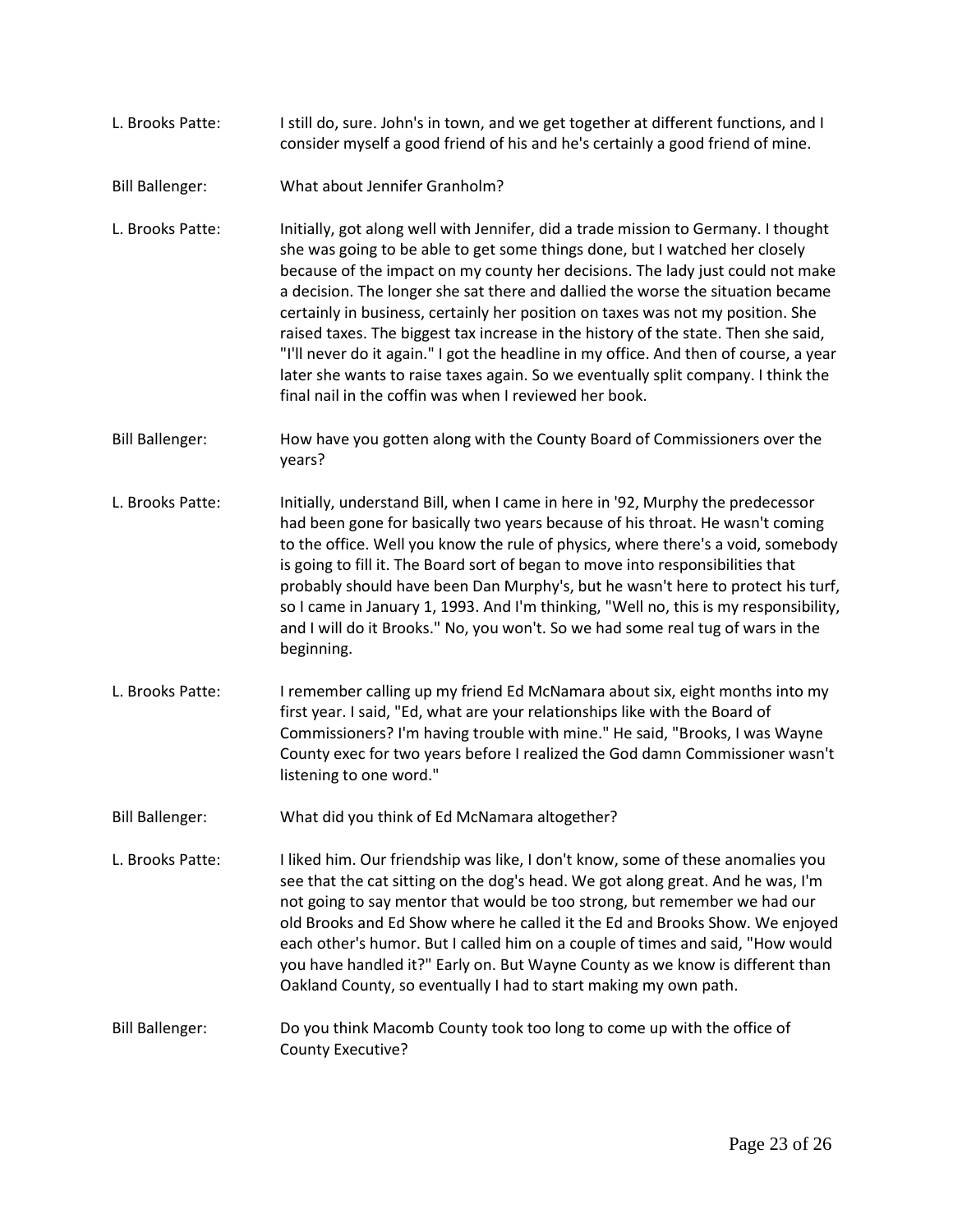| L. Brooks Patte:       | They could have been there a couple years before. As could Kent County. I mean<br>an executive form of government if you would have asked me, what are the<br>advantages over being run by a County Board of Commissioners? Is clearly<br>somebody is in charge. Somebody takes the heat. Somebody's got to say, "Hey,<br>this is the way it's going to be." When you're drifting, you got government by<br>committee, that ain't real efficient.                                                                                                                                                                                                                                                                                                                                                                     |
|------------------------|-----------------------------------------------------------------------------------------------------------------------------------------------------------------------------------------------------------------------------------------------------------------------------------------------------------------------------------------------------------------------------------------------------------------------------------------------------------------------------------------------------------------------------------------------------------------------------------------------------------------------------------------------------------------------------------------------------------------------------------------------------------------------------------------------------------------------|
| <b>Bill Ballenger:</b> | Well of course you have county departments, you got treasurer, clerk,<br>prosecutor. They're running facets of the executive branch in the county. And of<br>course most of our county is what? Is 79 counties don't have a county executive,<br>right? Bay has one, plus the three down here.                                                                                                                                                                                                                                                                                                                                                                                                                                                                                                                        |
| L. Brooks Patte:       | Yeah. I don't know that they even run as well. I mean we get calls all the time<br>about, how we do our budgeting? How do we do this? So they're watching. I<br>think we can do those things 'cause we have an executive form that supports<br>that kind of innovation.                                                                                                                                                                                                                                                                                                                                                                                                                                                                                                                                               |
| <b>Bill Ballenger:</b> | Pontiac, once the city most prominently identified with Oakland County, now<br>has a real economic and jobs problem here in the heart of the county. Haven't<br>they actually asked you to take them over? What do you do about Pontiac?                                                                                                                                                                                                                                                                                                                                                                                                                                                                                                                                                                              |
| L. Brooks Patte:       | Well that was emergency fund financial manager once removed. We now have a<br>new financial manager there, and he knows we're not going to take over<br>Pontiac. I can't legally and Constitutionally absorb a city, and I don't want to. I<br>mean we're the county that has paid off our legacy costs for healthcare. We<br>don't owe a dime. It's fully funded in an irrevocable trust. Again, we're the first<br>county, and the only county in America to do that.                                                                                                                                                                                                                                                                                                                                               |
| L. Brooks Patte:       | If we went into Pontiac it would be something like \$300 million in legacy costs.<br>I'm not going to put my taxpayers back into the very situation we got out of, and<br>ask them to fund the city of Pontiac's bad management. I think the financial<br>manager is necessary there. He's in there right now, Lou Schimmel, really doing<br>what he has to do. Pontiac doesn't have a police department anymore. It's the<br>Sheriff's Department. Pontiac doesn't have a fire department anymore. It's the<br>Waterford Township, they're working on a deal. They don't have a Clerk's Office.<br>[inaudible 00:11:28]. He's willing to size and cost the government down because<br>it is, it's the hole in the donut, and that's unfortunate.                                                                     |
| L. Brooks Patte:       | Go back about late 1950s, early 1906s, I think when Bloomfield Township was<br>getting organized and they divided a subdivision up here by Pine Lake to join<br>their school system. The subdivision was an affluent community by Pine Lake.<br>"Oh no, we'll stay in Pontiac." So there was the day when Pontiac was a<br>desirable community, great schools, great downtown shopping, and it was a<br>thriving city. And then you know what happened to Pontiac is the same thing<br>that happened to the county. They had all their eggs in General Motors basket.<br>And as General Motors began to move some of their investment away like they<br>did in Flint, and I'm not being critical of GM, they have the right to run their<br>company, but that began to hurt these cities that had so much investment. |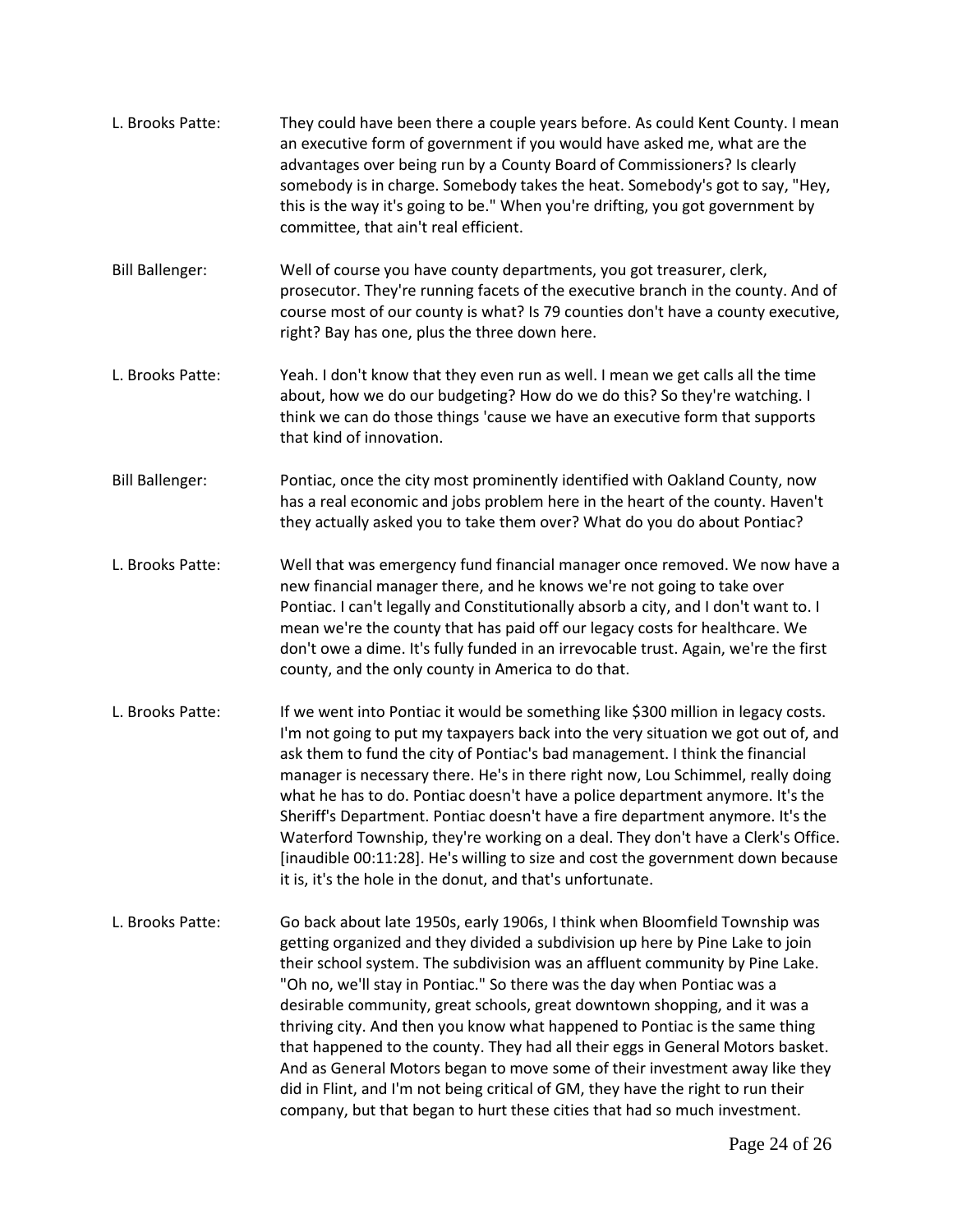| <b>Bill Ballenger:</b> | What about the Silverdome?                                                                                                                                                                                                                                                                                                                                                                                                                                                                                                                                                                                                       |
|------------------------|----------------------------------------------------------------------------------------------------------------------------------------------------------------------------------------------------------------------------------------------------------------------------------------------------------------------------------------------------------------------------------------------------------------------------------------------------------------------------------------------------------------------------------------------------------------------------------------------------------------------------------|
| L. Brooks Patte:       | What about it? You want to buy it?                                                                                                                                                                                                                                                                                                                                                                                                                                                                                                                                                                                               |
| <b>Bill Ballenger:</b> | Well, I mean I feel bad because that was a big deal.                                                                                                                                                                                                                                                                                                                                                                                                                                                                                                                                                                             |
| L. Brooks Patte:       | It was built in '74 for I think under \$60 million. It was a bargain. 80,000 seats<br>plus. Too big. They were getting television rights 'cause you couldn't fill it up. I<br>think The Lions might have stayed there had the negotiations been handled a<br>little differently. The mayor of Pontiac at the time was Walter Moore, and as I<br>understand it he got up and left the meeting, went home. And so Bill Ford Sr.<br>said, "That's it." So they decided to build their own field downtown. The field<br>downtown is I think light years ahead of the Silverdome. It's marvelous. It's a<br>great venue for football. |
| <b>Bill Ballenger:</b> | Once The Lions left wasn't there any chance for the Silverdome to be used for<br>anything else on a permanent basis?                                                                                                                                                                                                                                                                                                                                                                                                                                                                                                             |
| L. Brooks Patte:       | Well, on a permanent basis, I don't know.                                                                                                                                                                                                                                                                                                                                                                                                                                                                                                                                                                                        |
| <b>Bill Ballenger:</b> | Because The Pistons had already left too.                                                                                                                                                                                                                                                                                                                                                                                                                                                                                                                                                                                        |
| L. Brooks Patte:       | That really wasn't a good stadium for basketball. It was really for a single<br>purpose only, it was a stadium. It didn't have any real new adaptive use that<br>followed. A gentleman bought it a couple years ago, stole it for \$540,000. He's<br>trying to make an entertainment venue, but with minimal success. So I think<br>really the dome will probably have a wrecker's ball in its future.                                                                                                                                                                                                                           |
| <b>Bill Ballenger:</b> | Let me ask you one final question. Has Oakland County plateaued in terms of<br>economic development and population or is the sky still the limit?                                                                                                                                                                                                                                                                                                                                                                                                                                                                                |
| L. Brooks Patte:       | Oh, I don't think we've plateaued at all. I'm just looking at the numbers, I'm<br>looking at the projections, I talk to economists who we hire to help me see,<br>"Where do you think you're going to be in a given year?" We got a lot of growth,<br>a lot of quality growth. I don't want just growth, I want it to be quality growth.<br>There will be quality jobs that will be here 30-40 years from now. The medical<br>school just came online in August of this year. So we're still hitting some grand<br>slams. I don't think the best days of Oakland County I truly believe are before us.                           |
| <b>Bill Ballenger:</b> | And you're going for your sixth term?                                                                                                                                                                                                                                                                                                                                                                                                                                                                                                                                                                                            |
| L. Brooks Patte:       | Yeah, yeah, yeah.                                                                                                                                                                                                                                                                                                                                                                                                                                                                                                                                                                                                                |
| <b>Bill Ballenger:</b> | Next year, right?                                                                                                                                                                                                                                                                                                                                                                                                                                                                                                                                                                                                                |
| L. Brooks Patte:       | It beats working. In 2012, I'll be out there. I love the job. I could retire now, I'm<br>72. I'm fully vested. But, what would I do? I don't garden. I hate golf. I play it                                                                                                                                                                                                                                                                                                                                                                                                                                                      |